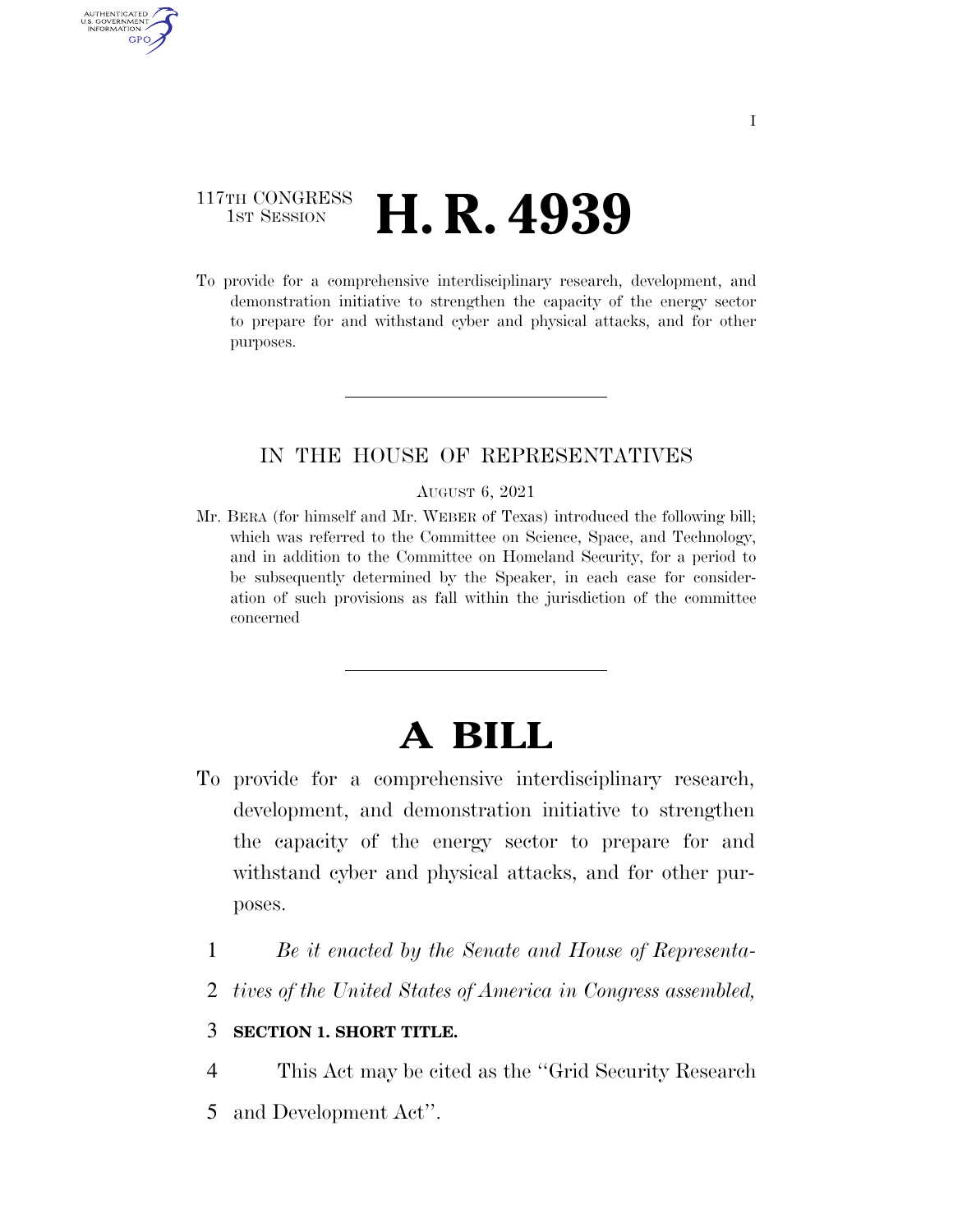### **SEC. 2. FINDINGS.**

 Congress finds the following: (1) The Nation, and every critical infrastruc- ture sector, depends on reliable electricity. (2) Intelligent electronic devices, advanced ana- lytics, and information systems used across the en- ergy sector are essential to maintaining reliable op- eration of the electric grid. (3) The cybersecurity threat landscape is con- stantly changing and attacker capabilities are ad- vancing rapidly, requiring ongoing modifications, ad- vancements, and investments in technologies, proce- dures, and workforce development to maintain secu- rity. (4) It is in the national interest for Federal agencies to invest in innovative cybersecurity re- search that informs and facilitates private sector in- vestment and use of new and advanced cybersecurity tools and procedures to protect information systems.

 (5) The number of devices and systems con- necting to the electric grid is increasing, and inte- grating cybersecurity protections into information systems when they are designed and built is more ef- fective than modifying products after installation to meet cybersecurity goals.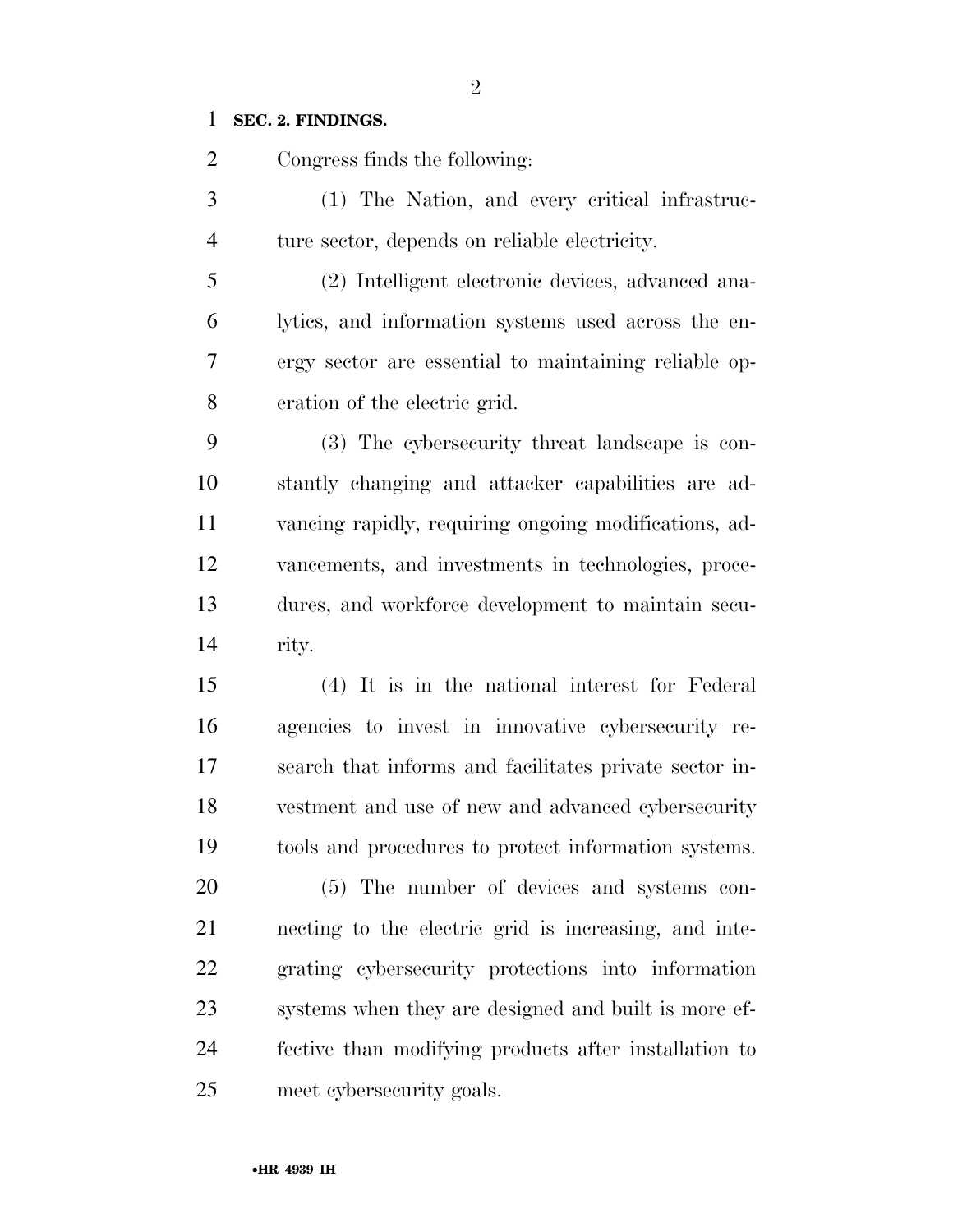(6) An understanding of human factors can be leveraged to understand the behavior of cyber threat actors, develop strategies to counter threat actors, improve cybersecurity training programs, optimize the design of human-machine interfaces and cyberse- curity tools, and increase the capacity of the energy sector workforce to prevent unauthorized access to critical systems. **SEC. 3. AMENDMENT TO DIVISION Z OF THE CONSOLI- DATED APPROPRIATIONS ACT, 2021.**  Title VIII of division Z of the Consolidated Appro- priations Act, 2021 (Public Law 116–260) is amended by inserting after section 8012 the following: **''SEC. 8013. ENERGY SECTOR SECURITY RESEARCH, DEVEL- OPMENT, AND DEMONSTRATION PROGRAM.**  ''(a) IN GENERAL.—The Secretary, in coordination with appropriate Federal agencies, the Electricity Sub- sector Coordinating Council, the Electric Reliability Orga- nization, State, tribal, local, and territorial governments, the private sector, and other relevant stakeholders, shall carry out a research, development, and demonstration pro- gram to protect the electric grid and energy systems, in- cluding assets connected to the distribution grid, and asso- ciated supply chains, from cyber and physical attacks by increasing the cyber and physical security capabilities of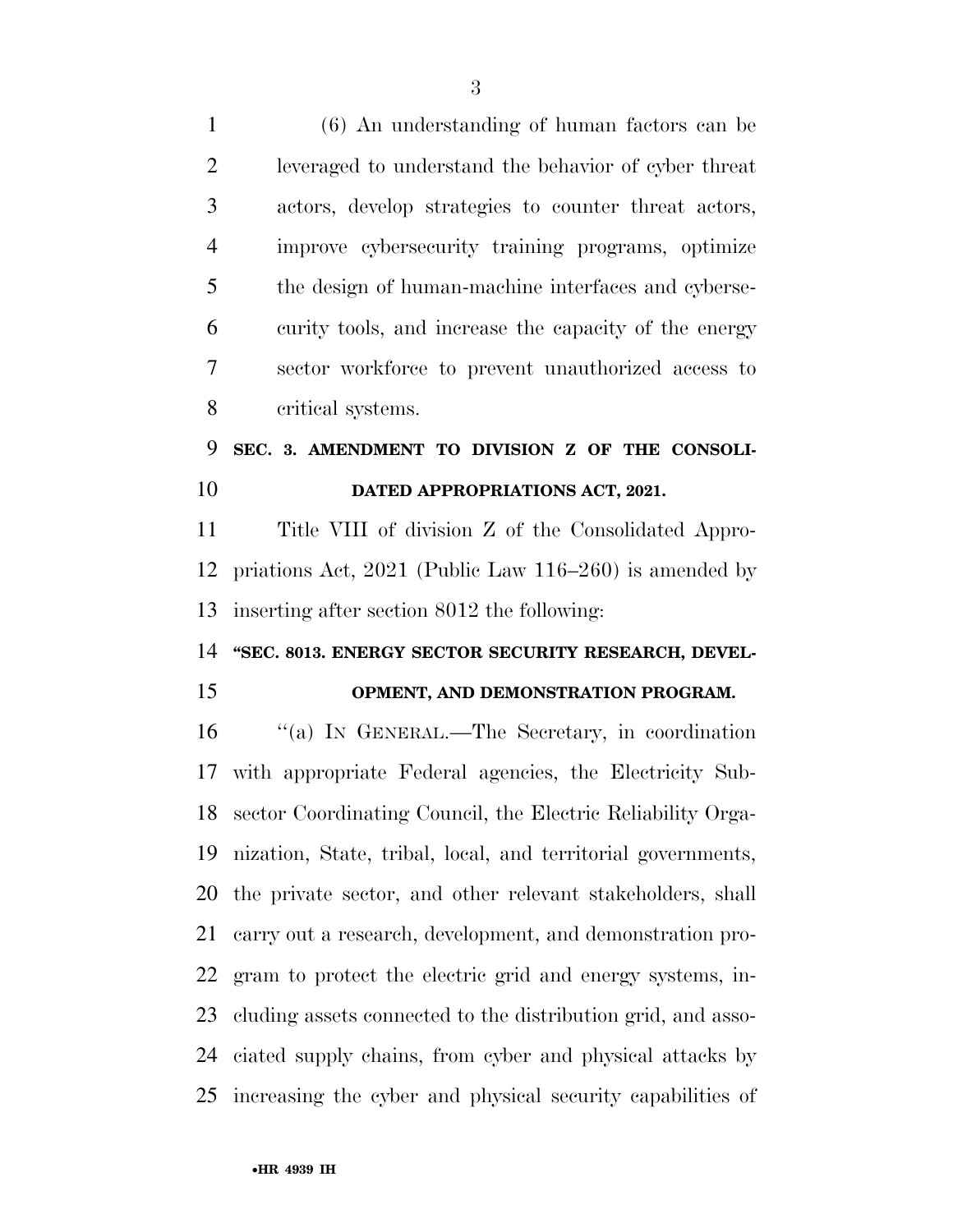the energy sector and accelerating the development of rel-evant technologies and tools.

 ''(b) DEPARTMENT OF ENERGY.—As part of the ini- tiative described in subsection (a), the Secretary shall award research, development, and demonstration grants to—

 $\frac{1}{1}$  identify cybersecurity risks to information technology and operational technology within, and impacting, the electricity sector, energy systems, and energy infrastructure;

11 ''(2) develop methods and tools to rapidly detect cyber intrusions and cyber incidents, including through the use of data and big data analytics tech- niques, such as intrusion detection, and security in- formation and event management systems, to vali-date and verify system behavior;

 $\frac{17}{2}$   $\frac{17}{2}$  assess emerging cybersecurity capabilities that could be applied to energy systems and develop technologies that integrate cybersecurity features and procedures into the design and development of existing and emerging grid technologies, including renewable energy, storage, and demand-side manage-ment technologies;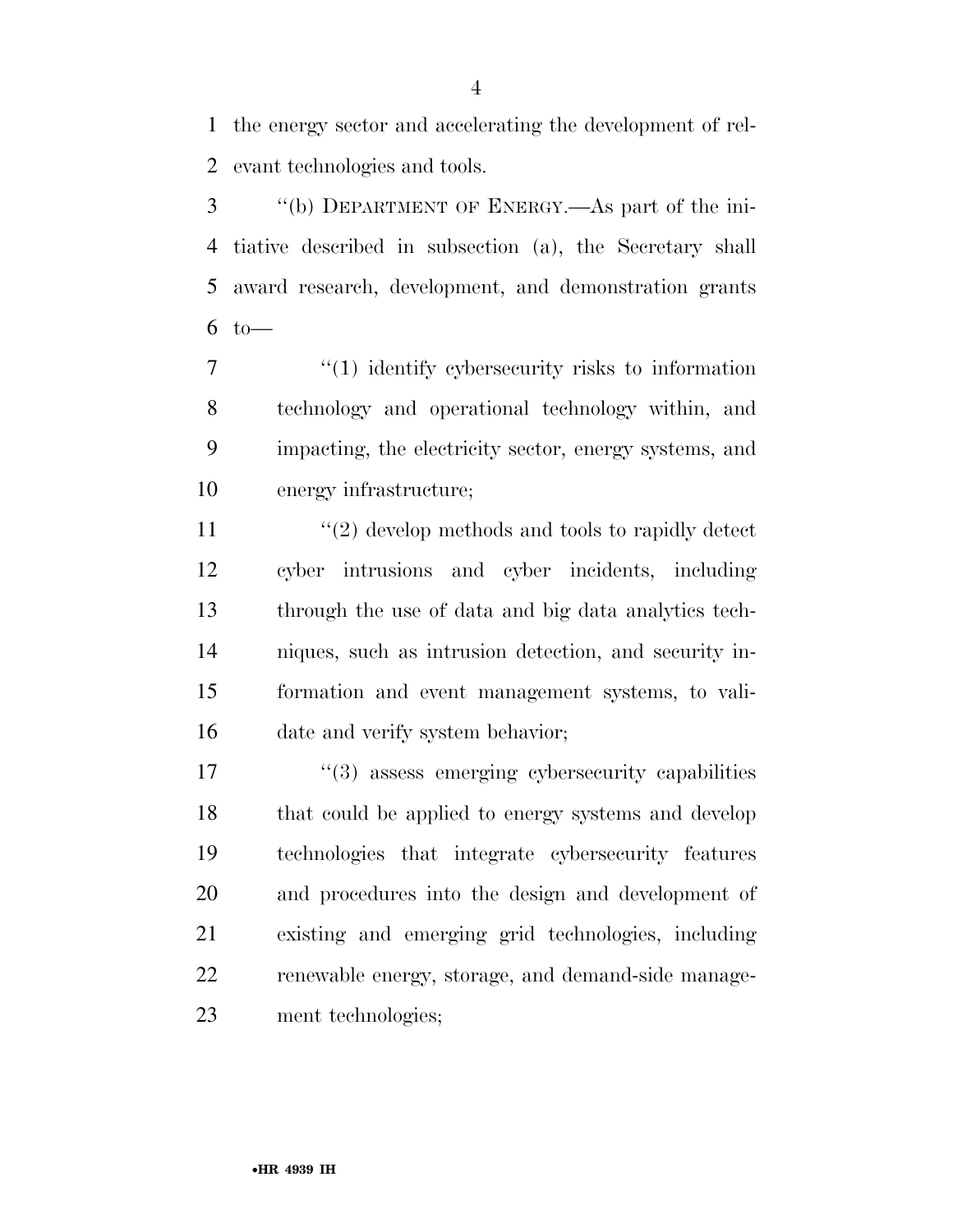| $\mathbf{1}$   | $\lq(4)$ identify existing vulnerabilities in intel-   |
|----------------|--------------------------------------------------------|
| $\overline{2}$ | ligent electronic devices, advanced analytics systems, |
| 3              | and information systems;                               |
| $\overline{4}$ | $\lq(5)$ work with relevant entities to develop tech-  |
| 5              | nologies or concepts that build or retrofit cybersecu- |
| 6              | rity features and procedures into-                     |
| 7              | $\lq\lq$ information and energy management             |
| 8              | system devices, components, software, firmware,        |
| 9              | and hardware, including distributed control and        |
| 10             | management systems, and building manage-               |
| 11             | ment systems;                                          |
| 12             | "(B) data storage systems, data manage-                |
| 13             | ment systems, and data analysis processes;             |
| 14             | "(C) automated and manually controlled                 |
| 15             | devices and equipment for monitoring and sta-          |
| 16             | bilizing the electric grid;                            |
| 17             | $\lq\lq$ technologies used to synchronize time         |
| 18             | and develop guidance for operational contin-           |
| 19             | gency plans when time synchronization tech-            |
| 20             | nologies, are compromised;                             |
| 21             | $\lq\lq(E)$ power system delivery and end user         |
| 22             | systems and devices that connect to the grid,          |
| 23             | including—                                             |
| 24             | "(i) meters, phasor measurement                        |
| 25             | units, and other sensors;                              |

5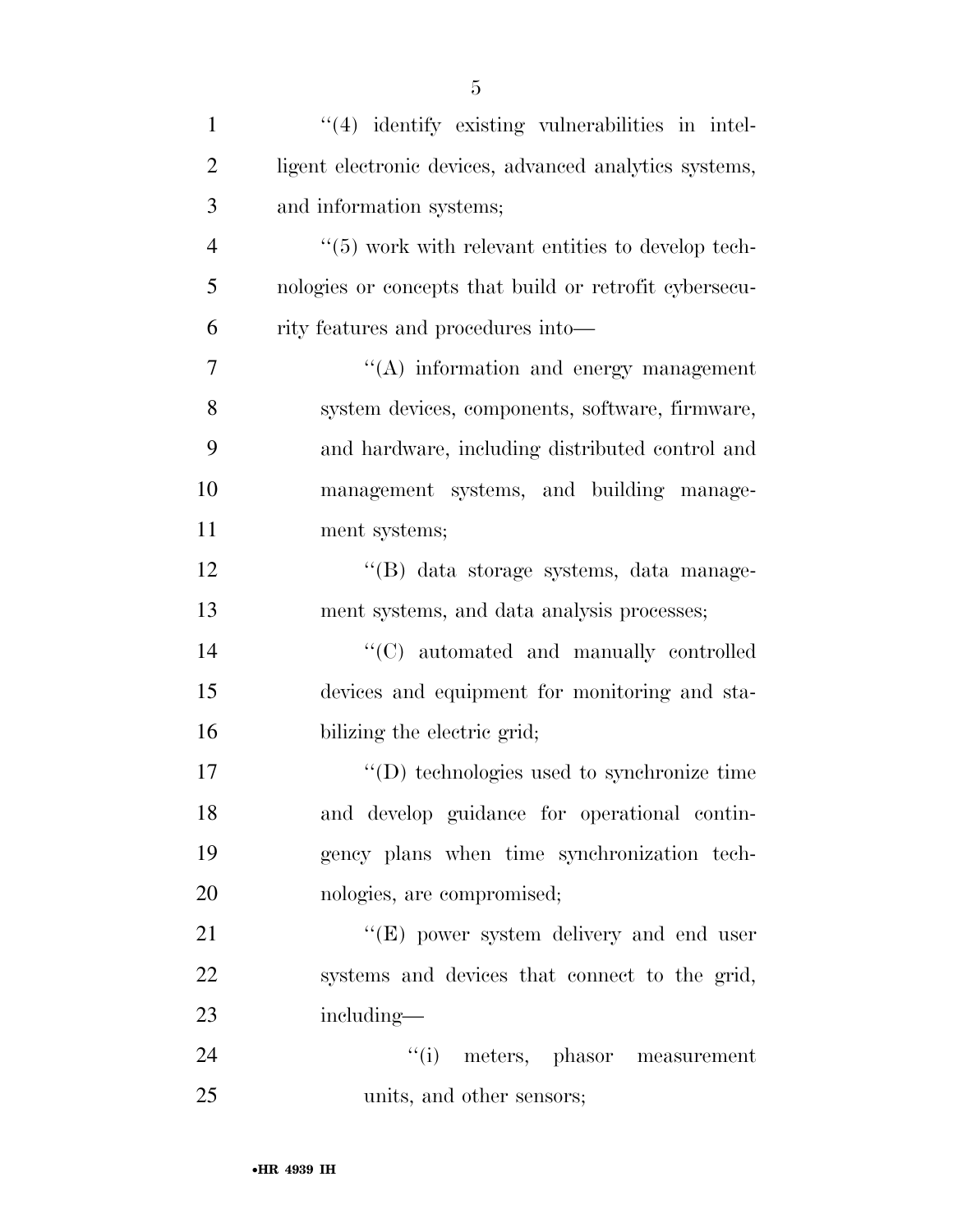$''(ii)$  distribution automation tech- nologies, smart inverters, and other grid control technologies; ''(iii) distributed generation, energy storage, and other distributed energy tech- nologies;  $''(iv)$  demand response technologies;  $''(v)$  home and building energy man- agement and control systems; ''(vi) electric and plug-in hybrid vehi- cles and electric vehicle charging systems; and ''(vii) other relevant devices, software, firmware, and hardware; and 15 "'(F) the supply chain of electric grid man- agement system components; ''(6) develop technologies, including information technologies and operational technologies, that im- prove the physical security of the electric grid, in-20 cluding remote assets; 21 ''(7) integrate human factors research into the design and development of advanced tools and proc- esses for dynamic monitoring, detection, protection, mitigation, response, and cyber situational aware-ness;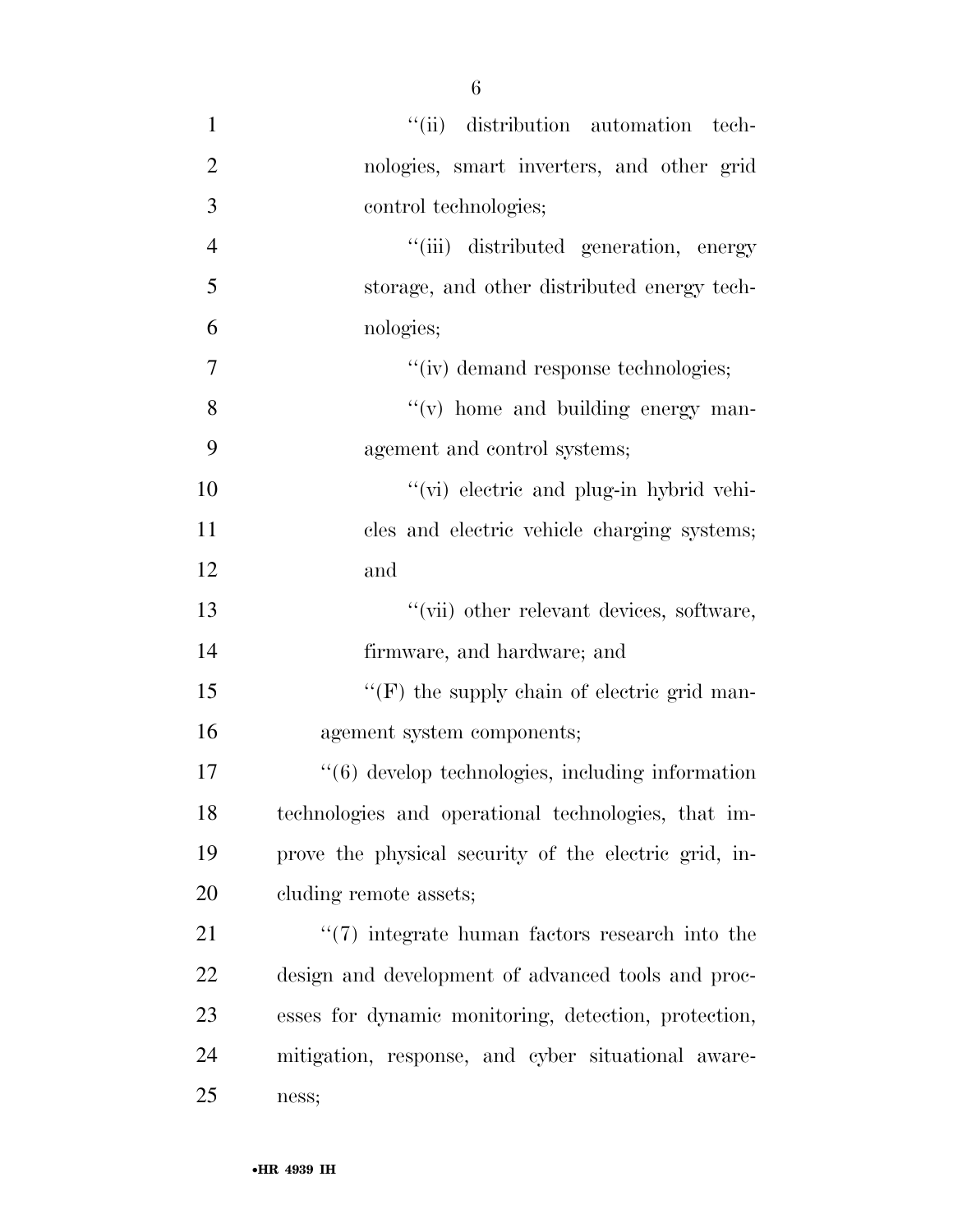1 ''(8) evaluate and understand the potential con- sequences of practices used to maintain the cyberse- curity of information systems and intelligent elec-tronic devices;

 ''(9) develop or expand the capabilities of exist- ing cybersecurity test beds to simulate impacts of cyber attacks and combined cyber-physical attacks on information systems and electronic devices, in- cluding by increasing access to existing and emerg- ing test beds for cooperative utilities, utilities owned by a political subdivision of a State, such as munici- pally owned electric utilities, and other relevant stakeholders; and

 ''(10) develop technologies that reduce the cost of implementing effective cybersecurity technologies and tools, including updates to these technologies and tools, in the energy sector.

18 "(c) NATIONAL SCIENCE FOUNDATION.—The Na- tional Science Foundation, in coordination with other Fed- eral agencies as appropriate, shall through its cybersecu-rity research and development programs—

22 "(1) support basic research to advance knowl- edge, applications, technologies, and tools to strengthen the cybersecurity of information systems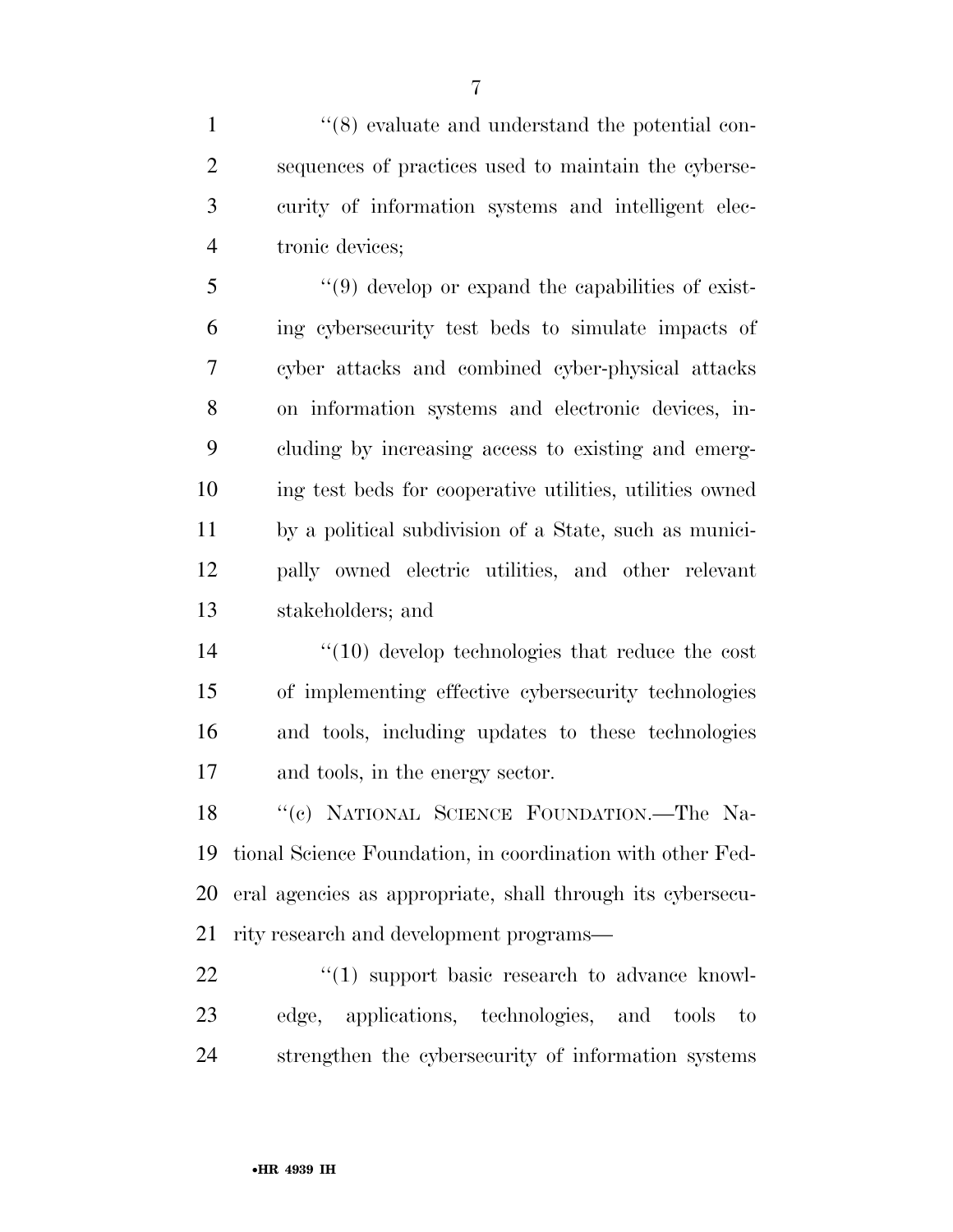| $\mathbf{1}$   | that support the electric grid and energy systems,           |
|----------------|--------------------------------------------------------------|
| $\overline{2}$ | including interdisciplinary research in—                     |
| 3              | $\lq\lq$ evolutionary systems, theories, mathe-              |
| $\overline{4}$ | matics, and models;                                          |
| $\mathfrak{S}$ | "(B) economic and financial theories,                        |
| 6              | mathematics, and models; and                                 |
| 7              | "(C) big data analytical methods, mathe-                     |
| 8              | matics, computer coding, and algorithms; and                 |
| 9              | $\lq(2)$ support cybersecurity education and train-          |
| 10             | ing focused on information systems for the electric          |
| 11             | grid and energy workforce, including through the             |
| 12             | Advanced Technological Education program, the                |
| 13             | Cybercorps program, graduate research fellowships,           |
| 14             | and other appropriate programs.                              |
| 15             | DEPARTMENT OF HOMELAND<br>$\lq\lq (d)$<br><b>SECURITY</b>    |
| 16             | SCIENCE AND TECHNOLOGY DIRECTORATE.—The Science              |
| 17             | and Technology Directorate of the Department of Home-        |
|                | 18 land Security shall coordinate with the Department of En- |
| 19             | ergy, the private sector, and other relevant stakeholders,   |
| 20             | to research existing cybersecurity technologies and tools    |
| 21             | used in the defense industry in order to-                    |
| 22             | $\lq(1)$ identify technologies and tools that may            |
| 23             | meet civilian energy sector cybersecurity needs;             |
| 24             | $\lq(2)$ develop a research strategy that incor-             |

porates human factors research findings to guide the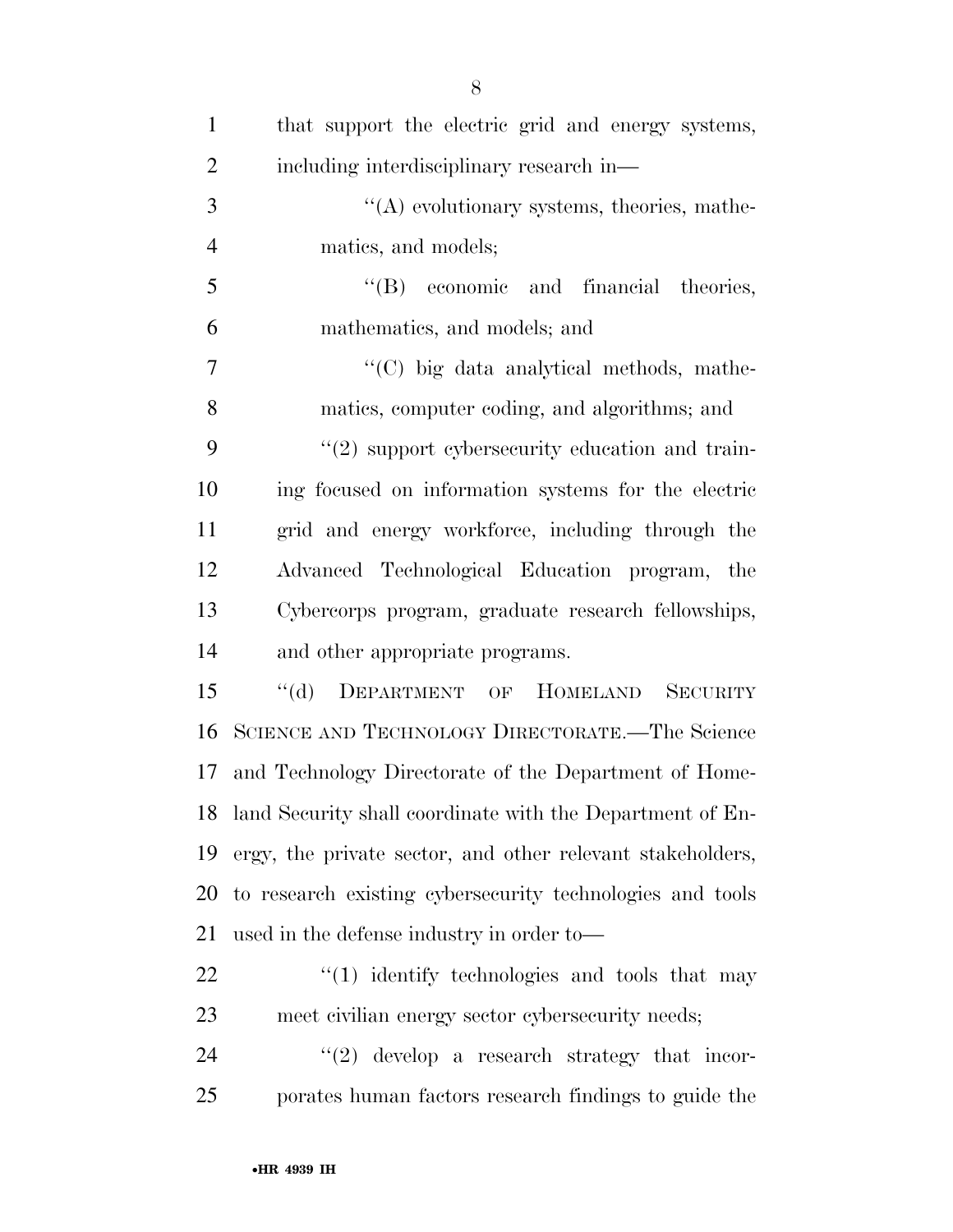| $\mathbf{1}$   | modification of defense industry cybersecurity tools          |
|----------------|---------------------------------------------------------------|
| $\overline{2}$ | for use in the civilian sector;                               |
| 3              | $\lq(3)$ develop a strategy to accelerate efforts to          |
| 4              | bring modified defense industry cybersecurity tools           |
| 5              | to the civilian market; and                                   |
| 6              | $(4)$ carry out other activities the Secretary of             |
| 7              | Homeland Security considers appropriate to meet               |
| 8              | the goals of this subsection.                                 |
| 9              | "SEC. 8014. GRID RESILIENCE AND EMERGENCY RESPONSE.           |
| 10             | "(a) IN GENERAL.—Not later than 180 days after                |
| 11             | the enactment of the Grid Security Research and Develop-      |
| 12             | ment Act, the Secretary shall establish a research, devel-    |
| 13             | opment, and demonstration program to enhance resilience       |
| 14             | and strengthen emergency response and management per-         |
| 15             | taining to the energy sector.                                 |
| 16             | "(b) GRANTS.—The Secretary shall award grants to              |
| 17             | eligible entities under subsection (d) on a competitive basis |
|                | 18 to conduct research and development with the purpose of    |
| 19             | improving the resilience and reliability of the electric grid |
| 20             | $by-$                                                         |
| 21             | $"(1)$ developing methods to improve community                |
| 22             | and governmental preparation for and emergency re-            |
| 23             | sponse to large-area, long-duration electricity inter-        |
| 24             | ruptions, including through the use of energy effi-           |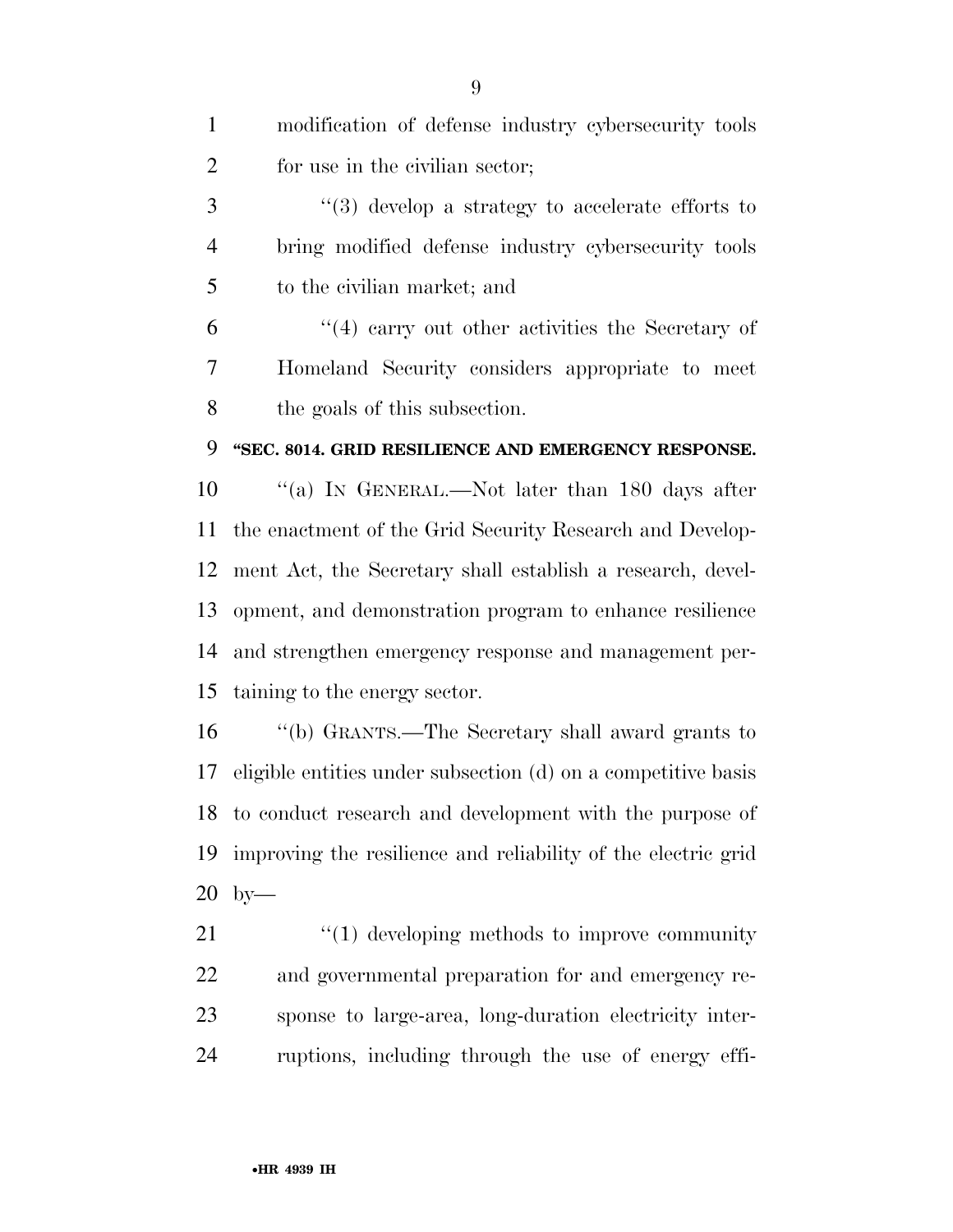ciency, storage, and distributed generation tech-nologies;

3 ''(2) developing tools to help utilities and com- munities ensure the continuous delivery of electricity to critical facilities;

 ''(3) developing tools to improve coordination between utilities and relevant Federal agencies to enable communication, information-sharing, and sit- uational awareness in the event of a physical or cyber-attack on the electric grid;

11 ''(4) developing technologies and capabilities to withstand and address the current and projected im- pact of the changing climate on energy sector infra- structure, including extreme weather events, other natural disasters, and wildfires;

 ''(5) developing technologies capable of early detection of malfunctioning electrical equipment on the transmission and distribution grid, including de- tection of spark ignition causing wildfires and risks of vegetation contact;

21 ''(6) assessing upgrades and additions needed to energy sector infrastructure due to projected changes in the energy generation mix and energy de-mand;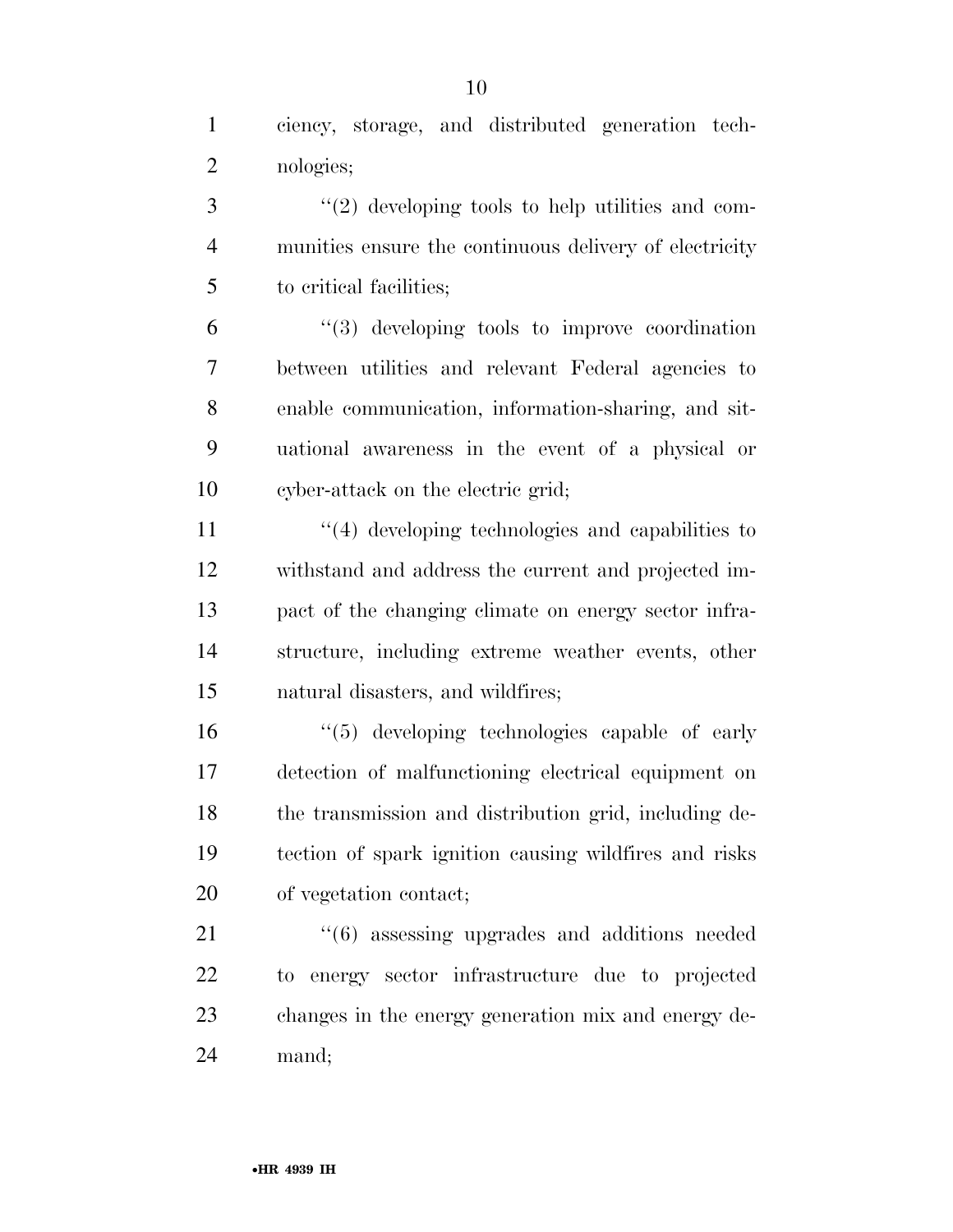1 ''(7) upgrading tools used to estimate the costs of outages longer than 24 hours; and

 ''(8) developing tools and technologies to assist with the planning, safe execution of, and safe and timely restoration of power after cyber and physical attacks, natural disasters, and emergency power shut offs, such as those conducted to reduce risks of wildfires started by grid infrastructure.

9 "(e) CONCURRENT AND CO-LOCATED DISASTERS.— In carrying out the program under subsection (a), the Sec- retary shall support research and development on tools, techniques, and technologies for improving electric grid and energy sector safety and resilience in the event of mul- tiple simultaneous or co-located weather or climate events leading to extreme conditions, such as extreme wind, wildfires, extreme cold, and extreme heat.

 ''(d) ELIGIBLE ENTITIES.—The entities eligible to receive grants under this section include—

19  $\frac{1}{2}$  (1) an institution of higher education, includ- ing a historically Black college or university or a mi-nority-serving institution;

- 22  $\frac{1}{2}$  a nonprofit organization;
- 23 ''(3) a National Laboratory;
- 24  $\frac{1}{4}$  a unit of State, local, or tribal government;
- 25  $\frac{1}{25}$  (5) an electric utility or electric cooperative;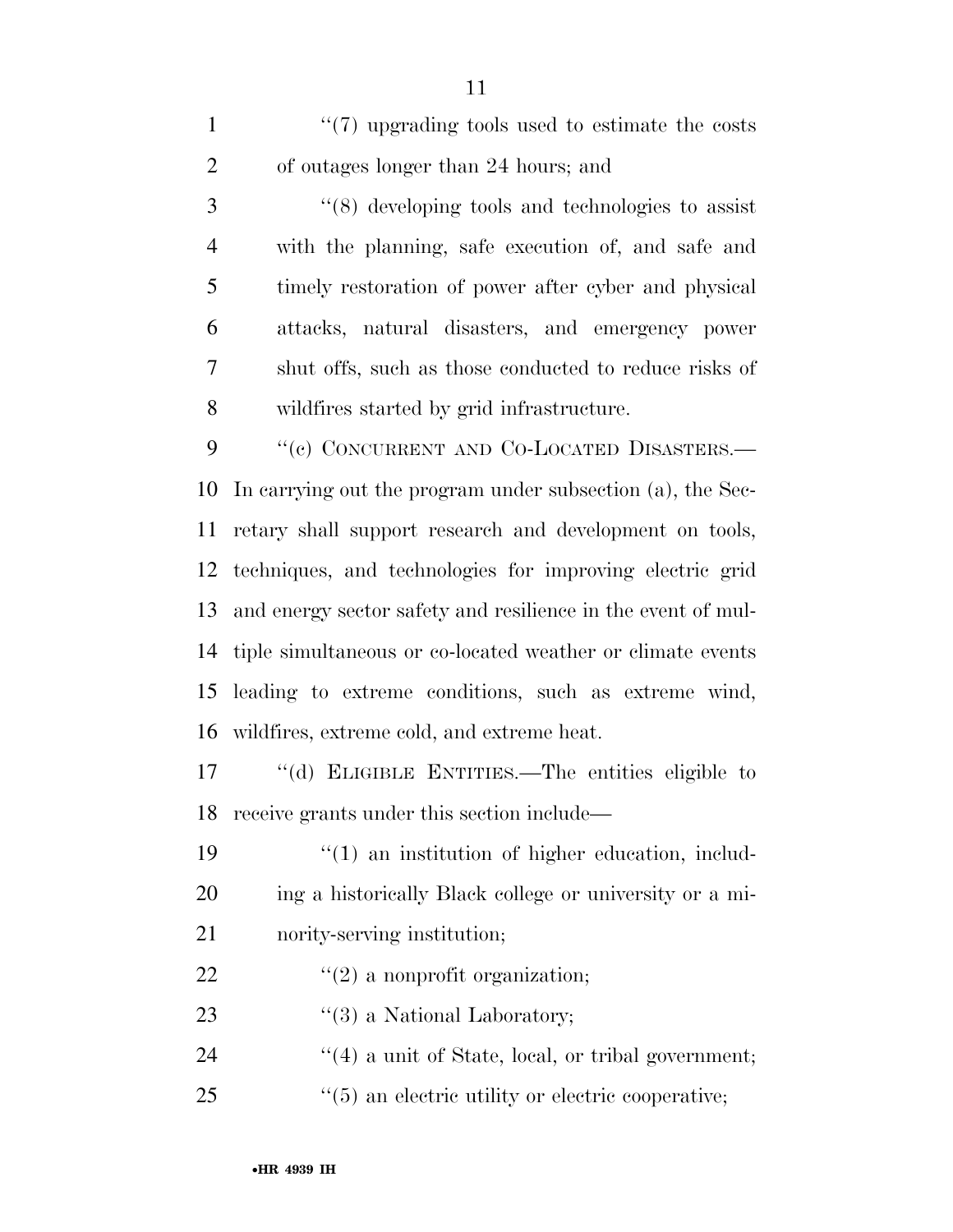$\frac{u(7)}{2}$  a private commercial entity; 3 ''(8) a partnership or consortium of 2 or more entities described in paragraphs (1) through (7); and ''(9) any other entities the Secretary deems ap- propriate. ''(e) RELEVANT ACTIVITIES.—Grants awarded under subsection (b) shall include funding for research and de- velopment activities related to the purpose described in subsection (b), such as—  $\frac{1}{2}$  (1) development of technologies to use distrib- uted energy resources, such as solar photovoltaics, energy storage systems, electric vehicles, and micro- grids, to improve grid and critical end-user resil- ience;  $\frac{16}{2}$   $\frac{16}{2}$  analysis of non-technical barriers to great- er integration and use of technologies on the dis- tribution grid; ''(3) analysis of past large-area, long-duration electricity interruptions to identify common elements and best practices for electricity restoration, mitiga-22 tion, and prevention of future disruptions;

23  $\frac{4}{4}$  development of —

 $\frac{1}{1}$  (6) a retail service provider of electricity;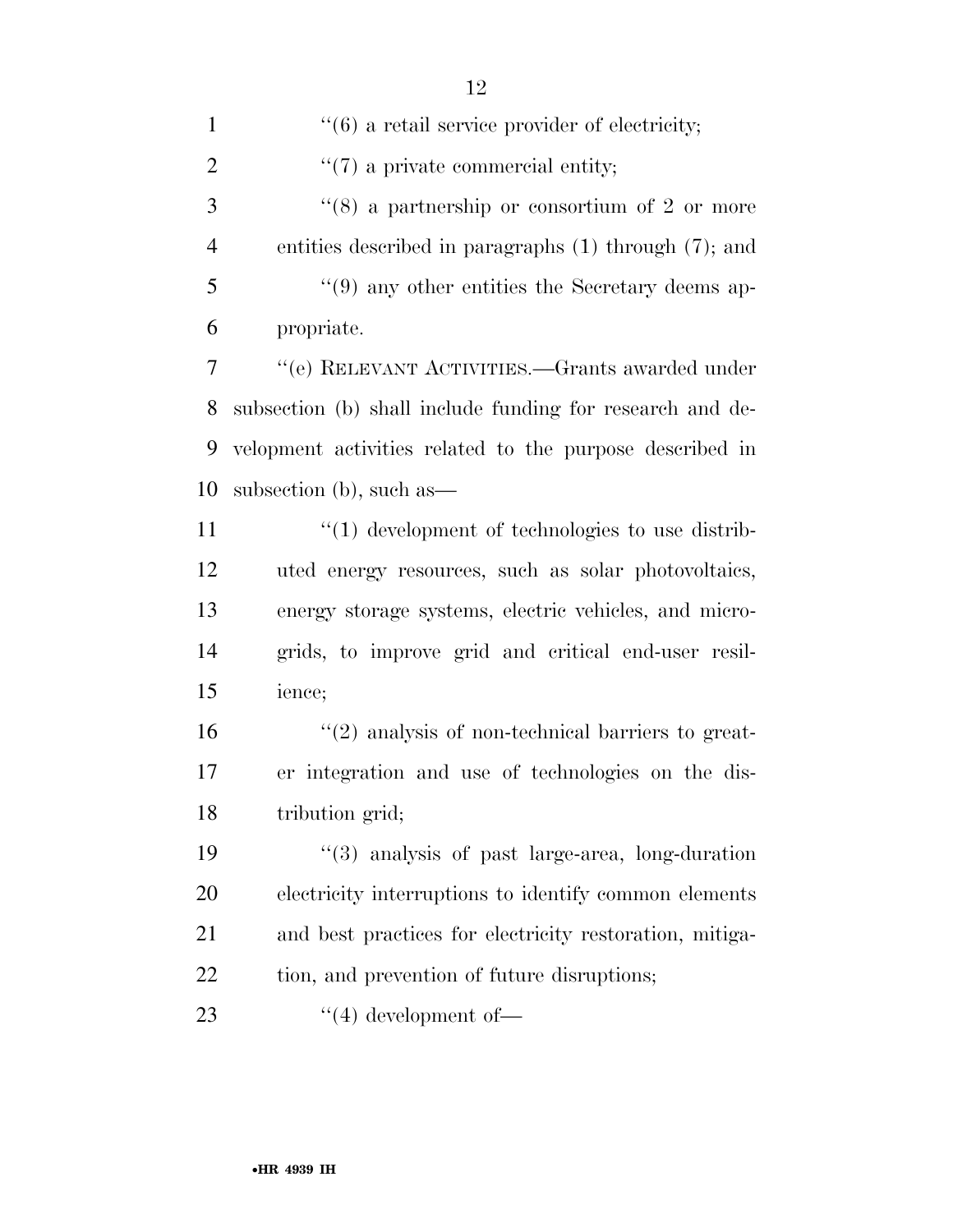| $\mathbf{1}$   | "(A) advanced monitoring, analytics, oper-                   |
|----------------|--------------------------------------------------------------|
| $\overline{2}$ | ation, and controls of electric grid systems to              |
| 3              | improve electric grid resilience; and                        |
| $\overline{4}$ | "(B) independent verification and valida-                    |
| 5              | tion methodologies, in coordination with the                 |
| 6              | National Institute of Standards and Tech-                    |
| 7              | nology, to address the potential cybersecurity               |
| 8              | vulnerabilities of the technologies identified in            |
| 9              | subparagraph $(A)$ of this paragraph;                        |
| 10             | $\lq(5)$ analysis of technologies, methods, and con-         |
| 11             | cepts that can improve community resilience and              |
| 12             | survivability of frequent or long-duration power out-        |
| 13             | ages;                                                        |
| 14             | "(6) development of methodologies to maintain                |
| 15             | cybersecurity during restoration of energy sector in-        |
| 16             | frastructure and operation;                                  |
| 17             | $\lq(7)$ development of advanced power flow con-             |
| 18             | trol systems and components to improve electric grid         |
| 19             | resilience; and                                              |
| 20             | $\cdot\cdot$ (8) any other relevant activities determined by |
| 21             | the Secretary.                                               |
| 22             | "(f) TECHNICAL ASSISTANCE.—                                  |
| 23             | " $(1)$ In GENERAL.—The Secretary shall provide              |
| 24             | technical assistance to eligible entities for the com-       |
| 25             | mercial application of technologies to improve the re-       |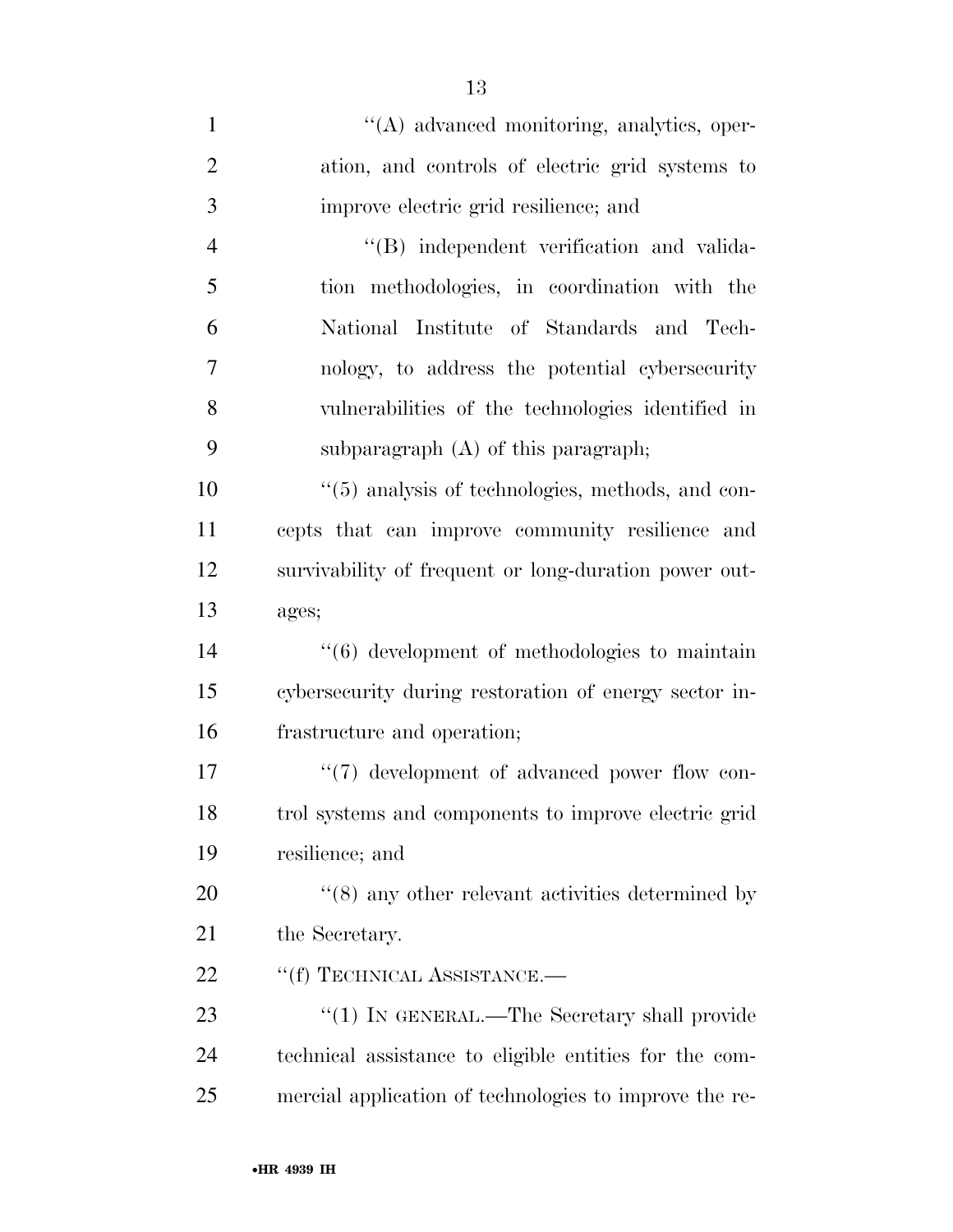| $\mathbf{1}$   | silience of the electric grid and commercial applica-         |
|----------------|---------------------------------------------------------------|
| $\overline{2}$ | tion of technologies to help entities develop plans for       |
| 3              | preventing and recovering from various power out-             |
| $\overline{4}$ | age scenarios at the local, regional, and State level.        |
| 5              | "(2) TECHNICAL ASSISTANCE PROGRAM.—The                        |
| 6              | commercial application technical assistance program           |
| $\overline{7}$ | established in paragraph (1) shall include assistance         |
| 8              | to eligible entities for—                                     |
| 9              | $\lq\lq$ the commercial application of tech-                  |
| 10             | nologies developed from the grant program es-                 |
| 11             | tablished in subsection (b), including coopera-               |
| 12             | tive utilities and utilities owned by a political             |
| 13             | subdivision of a State, such as municipally                   |
| 14             | owned electric utilities;                                     |
| 15             | $\lq\lq (B)$ the development of methods to                    |
| 16             | strengthen or otherwise mitigate adverse im-                  |
| 17             | pacts on electric grid infrastructure against                 |
| 18             | natural hazards;                                              |
| 19             | $\lq\lq$ <sup>*</sup> (C) the use of Department data and mod- |
| 20             | eling tools for various purposes;                             |
| 21             | $\lq\lq$ (D) a resource assessment and analysis of            |
| 22             | future demand and distribution requirements,                  |
| 23             | including development of advanced grid archi-                 |
| 24             | tectures and risk analysis;                                   |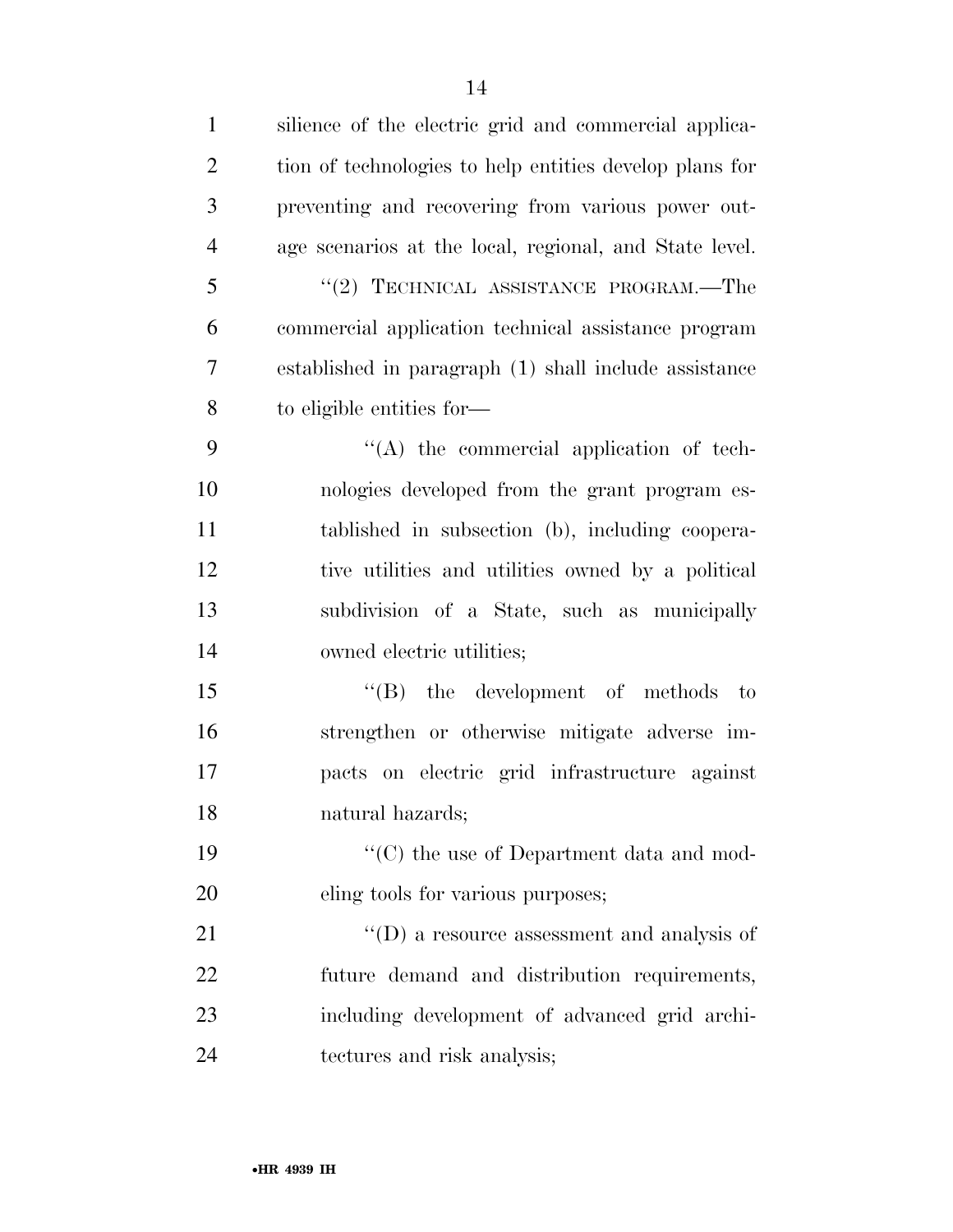| $\mathbf{1}$   | "(E) the development of tools and tech-               |
|----------------|-------------------------------------------------------|
| $\overline{2}$ | nologies to coordinate data across relevant enti-     |
| 3              | ties to promote resilience and wildfire preven-       |
| $\overline{4}$ | tion in the planning, design, construction, oper-     |
| 5              | ation, and maintenance of transmission infra-         |
| 6              | structure;                                            |
| $\tau$         | $\lq\lq(F)$ analysis to predict the likelihood of     |
| 8              | extreme weather events to inform the planning,        |
| 9              | design, construction, operation, and mainte-          |
| 10             | nance of transmission infrastructure in con-          |
| 11             | sultation with the National Oceanic and Atmos-        |
| 12             | pheric Administration; and                            |
| 13             | "(G) the commercial application of rel-               |
| 14             | evant technologies, such as distributed energy        |
| 15             | resources, microgrids, or other energy tech-          |
| 16             | nologies, to establish backup power for users or      |
| 17             | facilities affected by emergency power shutoffs.      |
| 18             | "(3) ELIGIBLE ENTITIES.—The entities eligible         |
| 19             | to receive technical assistance for commercial appli- |
| <b>20</b>      | cation of technologies under this subsection in-      |
| 21             | clude—                                                |
| 22             | $\lq\lq$ representatives of all sectors of the        |
| 23             | electric power industry, including electric utili-    |
| 24             | ties, trade organizations, and transmission and       |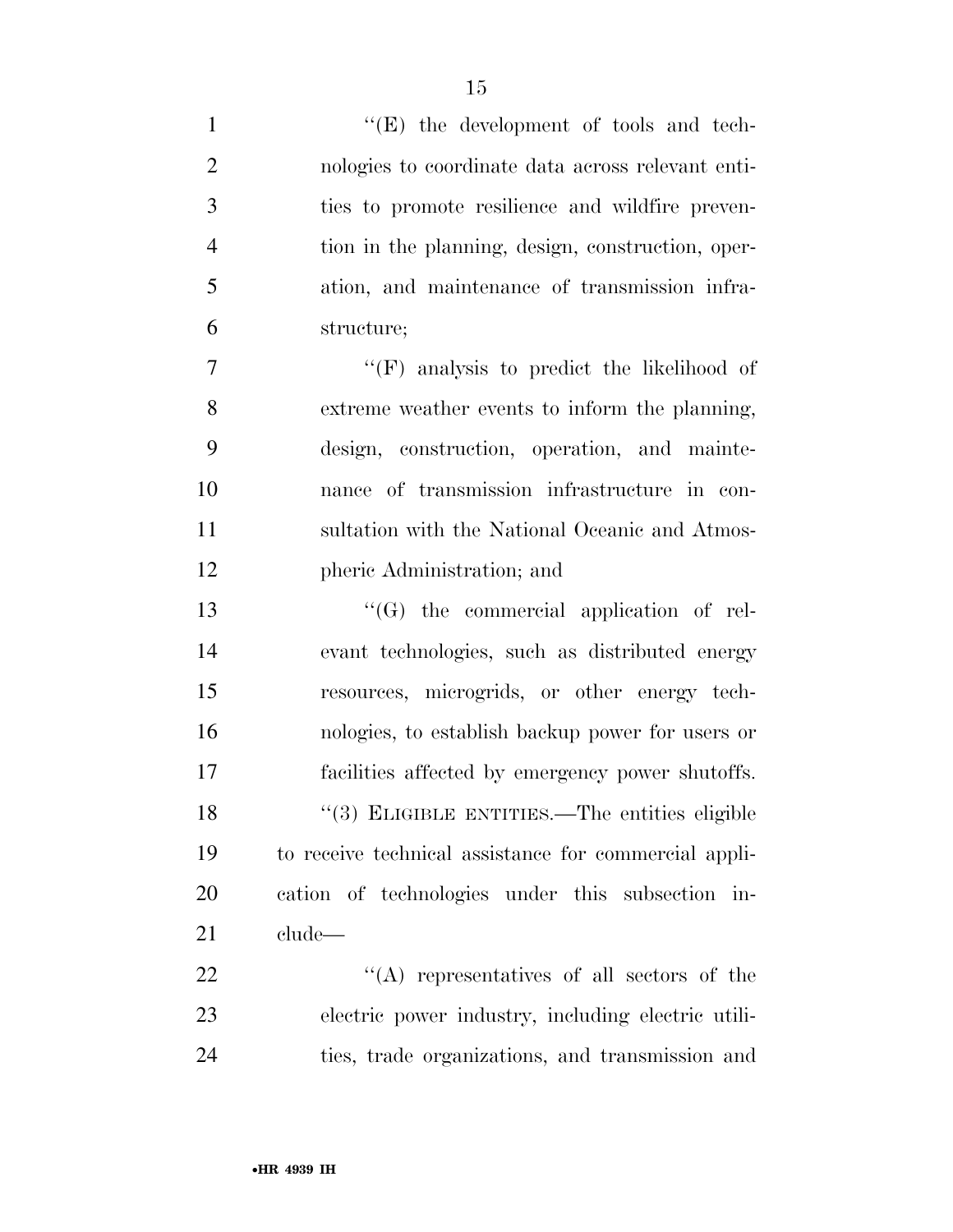| $\mathbf{1}$   | distribution system organizations, owners, and                |
|----------------|---------------------------------------------------------------|
| $\overline{2}$ | operators;                                                    |
| 3              | "(B) State and local governments and reg-                     |
| $\overline{4}$ | ulatory authorities, including public utility com-            |
| 5              | missions;                                                     |
| 6              | "(C) tribal and Alaska Native govern-                         |
| 7              | mental entities;                                              |
| 8              | "(D) partnerships among entities under                        |
| 9              | subparagraphs $(A)$ through $(C)$ ;                           |
| 10             | $\lq\lq$ (E) regional partnerships; and                       |
| 11             | $\lq\lq(F)$ any other entities the Secretary                  |
| 12             | deems appropriate.                                            |
| 13             | $\lq(4)$ AUTHORITY.—Nothing in this subsection                |
| 14             | shall authorize the Secretary to require any entity to        |
| 15             | adopt any model, tool, technology, plan, analysis, or         |
| 16             | assessment.                                                   |
| 17             | "SEC. 8015. BEST PRACTICES AND GUIDANCE DOCUMENTS             |
| 18             | FOR ENERGY SECTOR CYBERSECURITY RE-                           |
| 19             | <b>SEARCH.</b>                                                |
| 20             | "(a) IN GENERAL.—The Secretary, in coordination               |
| 21             | with appropriate Federal agencies, the Electricity Sub-       |
| 22             | sector Coordinating Council, standards development orga-      |
| 23             | nizations, State, tribal, local, and territorial governments, |
| 24             | the private sector, public utility commissions, and other     |
| 25             | relevant stakeholders, shall coordinate the development of    |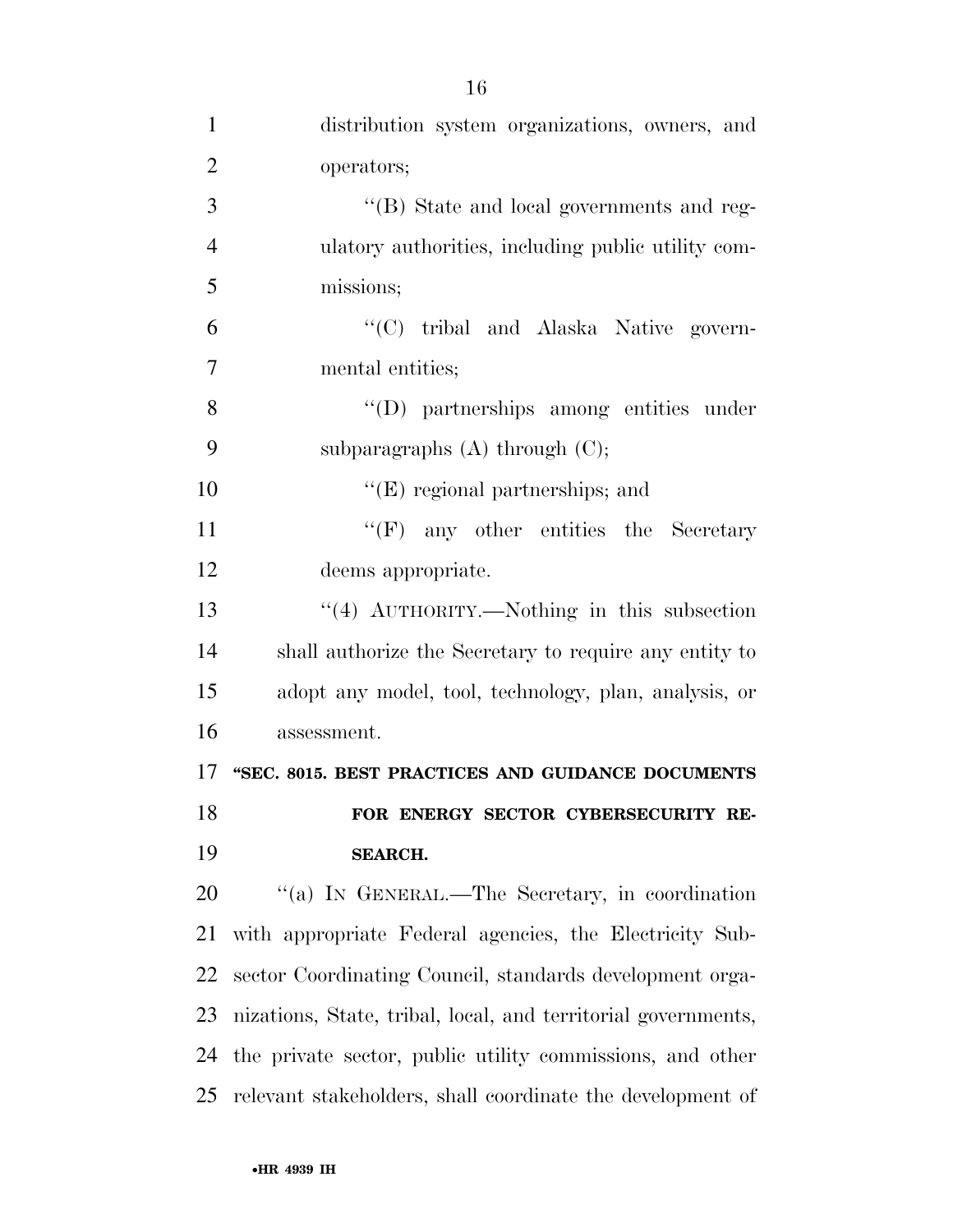| 1  | guidance documents for research, development, and dem-       |
|----|--------------------------------------------------------------|
| 2  | onstration activities to improve the cybersecurity capabili- |
| 3  | ties of the energy sector through participating agencies.    |
| 4  | As part of these activities, the Secretary, in consultation  |
| 5  | with relevant Federal agencies, shall—                       |
| 6  | $\lq(1)$ facilitate stakeholder involvement to up-           |
| 7  | $date-$                                                      |
| 8  | "(A) the Roadmap to Achieve Energy De-                       |
| 9  | livery Systems Cybersecurity;                                |
| 10 | "(B) the Cybersecurity Procurement Lan-                      |
| 11 | guage for Energy Delivery Systems, including                 |
| 12 | developing guidance for-                                     |
| 13 | "(i) contracting with third parties to                       |
| 14 | conduct vulnerability testing for informa-                   |
| 15 | tion systems used across the energy pro-                     |
| 16 | duction, delivery, storage, and end use sys-                 |
| 17 | tems;                                                        |
| 18 | "(ii) contracting with third parties                         |
| 19 | that utilize transient devices to access in-                 |
| 20 | formation systems; and                                       |
| 21 | "(iii) managing supply chain risks;                          |
| 22 | and                                                          |
| 23 | "(C) the Electricity Subsector Cybersecu-                    |
| 24 | rity Capability Maturity Model, including the                |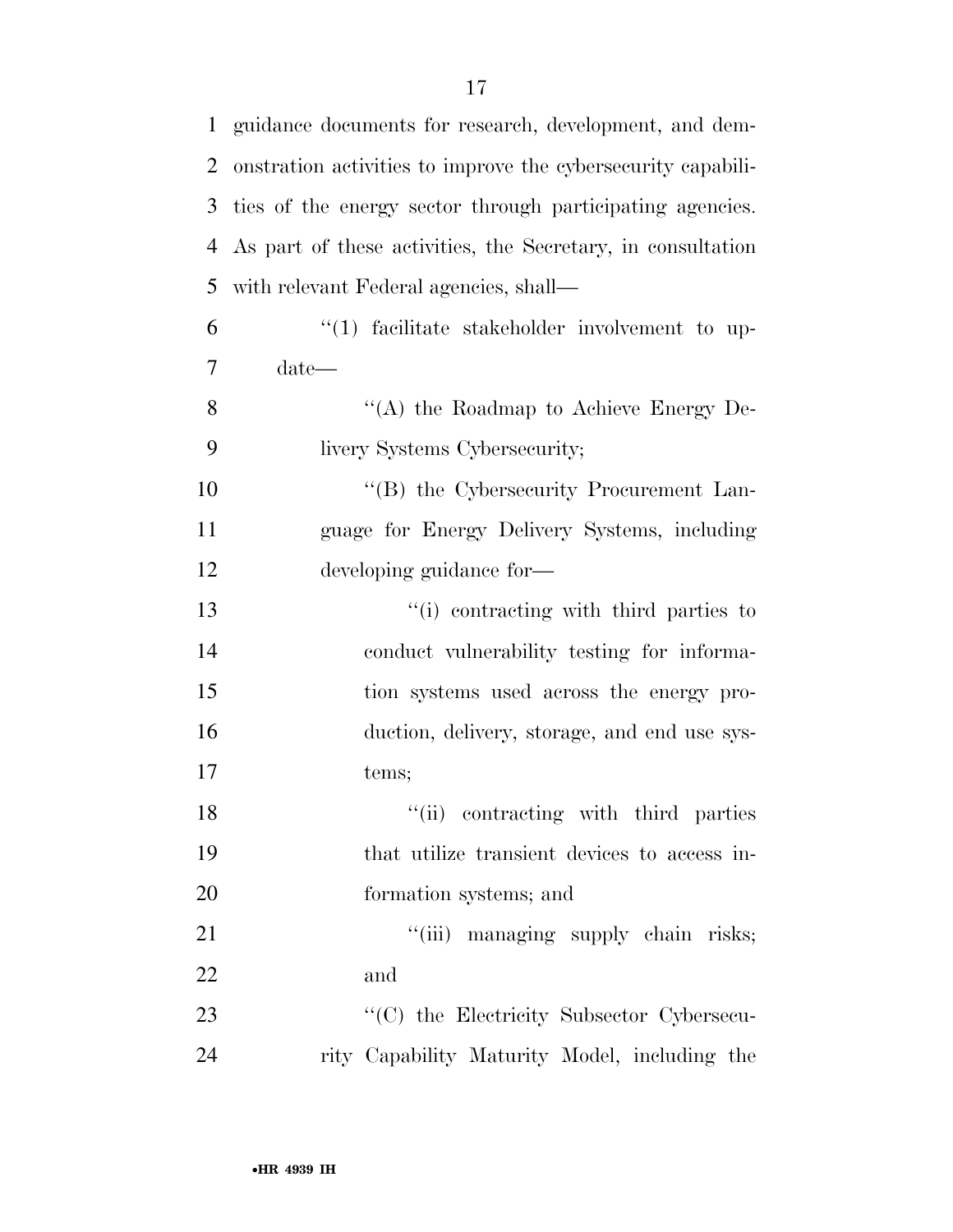| $\mathbf{1}$   | development of metrics to measure changes in               |
|----------------|------------------------------------------------------------|
| $\overline{2}$ | cybersecurity readiness; and                               |
| 3              | $\lq(2)$ develop voluntary guidance to improve dig-        |
| $\overline{4}$ | ital forensic analysis capabilities, including—            |
| 5              | "(A) developing standardized terminology                   |
| 6              | and monitoring processes; and                              |
| 7              | $\lq\lq(B)$ utilizing human factors research to            |
| 8              | develop more effective procedures for logging              |
| 9              | incident events; and                                       |
| 10             | "(3) work with the National Science Founda-                |
| 11             | tion, Department of Homeland Security, and stake-          |
| 12             | holders to develop a mechanism to anonymize, ag-           |
| 13             | gregate, and share the testing results from cyberse-       |
| 14             | curity test beds to facilitate technology improve-         |
| 15             | ments by public and private sector researchers.            |
| 16             | "(b) BEST PRACTICES.—The Secretary, in collabora-          |
| 17             | tion with the Director of the National Institute of Stand- |
| 18             | ards and Technology, the Director of the Cybersecurity     |
| 19             | and Infrastructure Security Agency, and other appropriate  |
| 20             | Federal agencies, shall convene relevant stakeholders and  |
| 21             | facilitate the development of—                             |
| 22             | $\lq(1)$ consensus-based best practices to improve         |
| 23             | cybersecurity for-                                         |
| 24             | $\lq\lq$ emerging energy technologies;                     |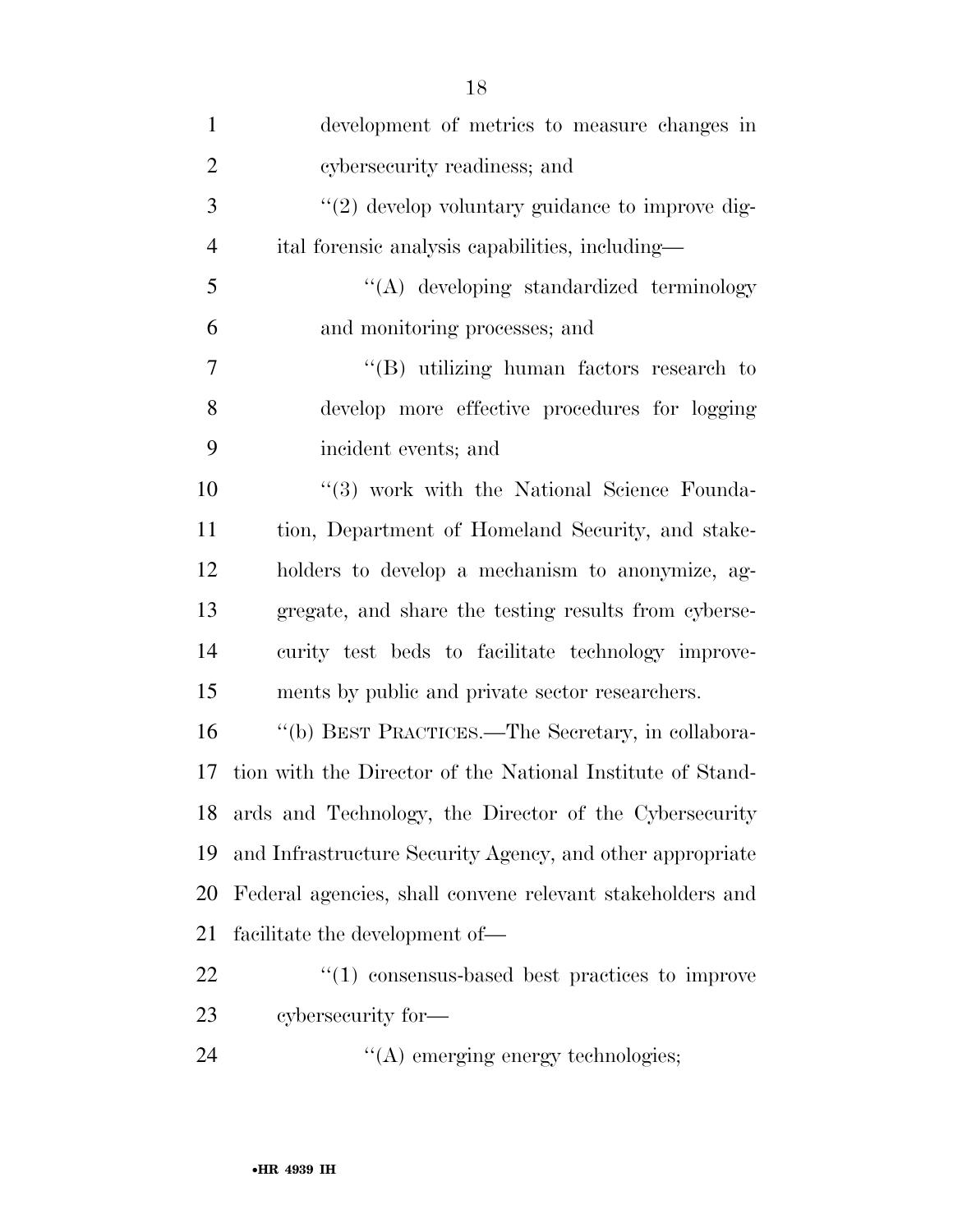| $\mathbf{1}$   | "(B) distributed generation and storage                       |
|----------------|---------------------------------------------------------------|
| $\mathbf{2}$   | technologies, and other distributed energy re-                |
| 3              | sources;                                                      |
| $\overline{4}$ | "(C) electric vehicles and electric vehicle                   |
| 5              | charging stations; and                                        |
| 6              | "(D) other technologies and devices that                      |
| $\overline{7}$ | connect to the electric grid;                                 |
| 8              | $(2)$ recommended cybersecurity designs and                   |
| 9              | technical requirements that can be used by the pri-           |
| 10             | vate sector to design and build interoperable cyber-          |
| 11             | security features into technologies that connect to           |
| 12             | the electric grid, including networked devices and            |
| 13             | components on distribution systems; and                       |
| 14             | $(3)$ technical analysis that can be used by the              |
| 15             | private sector in developing best practices for test          |
| 16             | beds and test bed methodologies that will enable re-          |
| 17             | producible testing of cybersecurity protections for in-       |
| 18             | formation systems, electronic devices, and other rel-         |
| 19             | evant components, software, and hardware across               |
| 20             | test beds.                                                    |
| 21             | "(c) REGULATORY AUTHORITY.—None of the activi-                |
| 22             | ties authorized in this section shall be construed to author- |
| 23             | ize regulatory actions. Additionally, the voluntary stand-    |
| 24             | ards developed under this section shall not duplicate or      |
| 25             | conflict with mandatory reliability standards.                |

•**HR 4939 IH**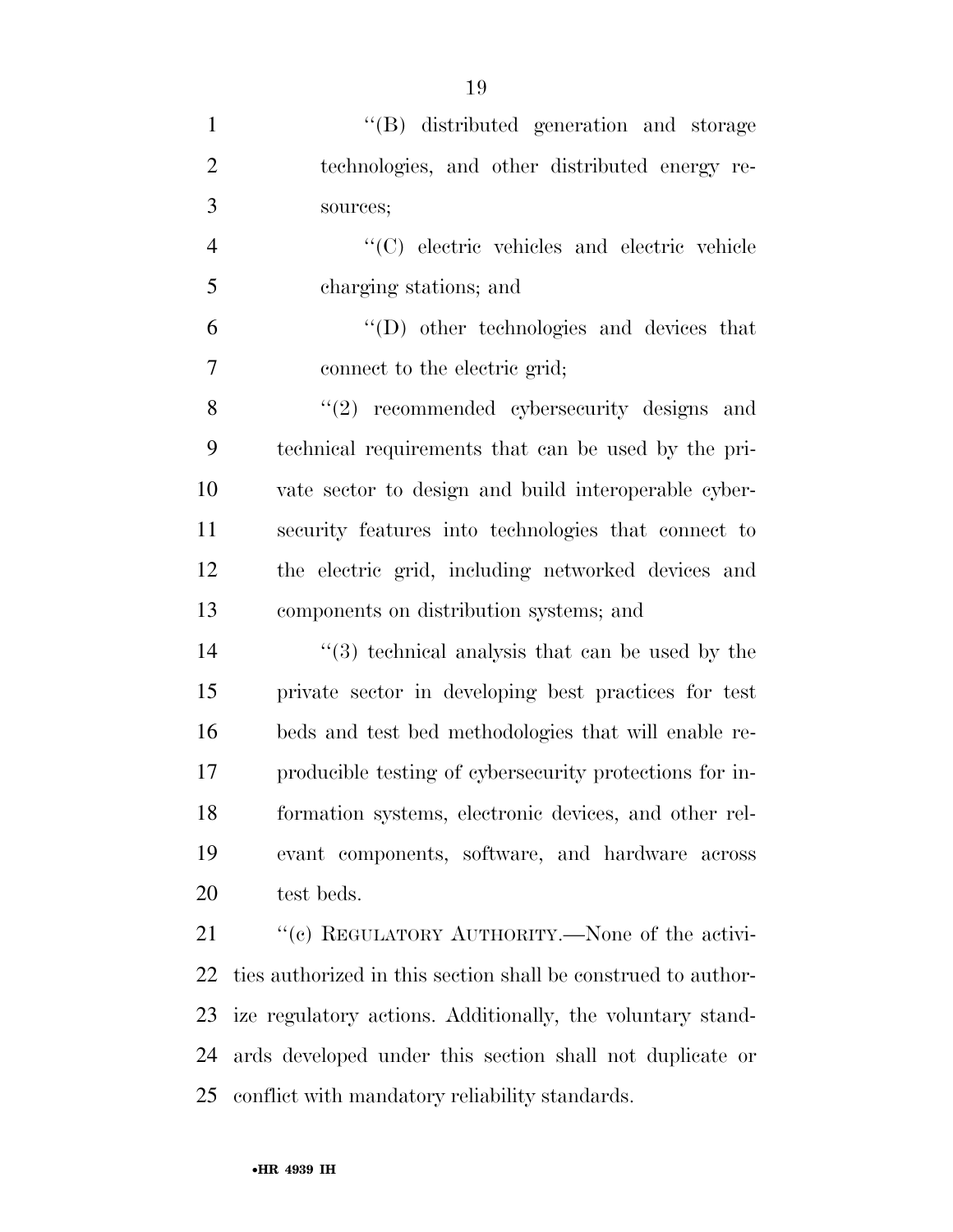| $\mathbf{1}$   | "SEC. 8016. VULNERABILITY TESTING AND TECHNICAL AS-     |
|----------------|---------------------------------------------------------|
| $\overline{2}$ | SISTANCE TO IMPROVE CYBERSECURITY.                      |
| 3              | "The Secretary shall—                                   |
| $\overline{4}$ | $\lq(1)$ coordinate with appropriate Federal agen-      |
| 5              | cies and energy sector asset owners and operators,      |
| 6              | leveraging the research facilities and expertise of the |
| 7              | National Laboratories, to assist entities in devel-     |
| 8              | oping testing capabilities by—                          |
| 9              | "(A) utilizing a range of methods to iden-              |
| 10             | tify vulnerabilities in physical and cyber sys-         |
| 11             | tems;                                                   |
| 12             | "(B) developing cybersecurity risk assess-              |
| 13             | ment tools and providing analyses and rec-              |
| 14             | ommendations to participating stakeholders;             |
| 15             | and                                                     |
| 16             | $\lq\lq$ (C) working with appropriate Federal           |
| 17             | agencies and stakeholders to develop methods to         |
| 18             | share anonymized and aggregated test results            |
| 19             | to assist relevant stakeholders in the energy           |
| <b>20</b>      | sector, researchers, and the private sector to          |
| 21             | advance cybersecurity efforts, technologies, and        |
| 22             | tools;                                                  |
| 23             | $"(2)$ collaborate with relevant stakeholders, in-      |
| 24             | eluding public utility commissions, to-                 |
| 25             | $\lq\lq$ identify information, research, staff          |
| 26             | training, and analytical tools needed to evaluate       |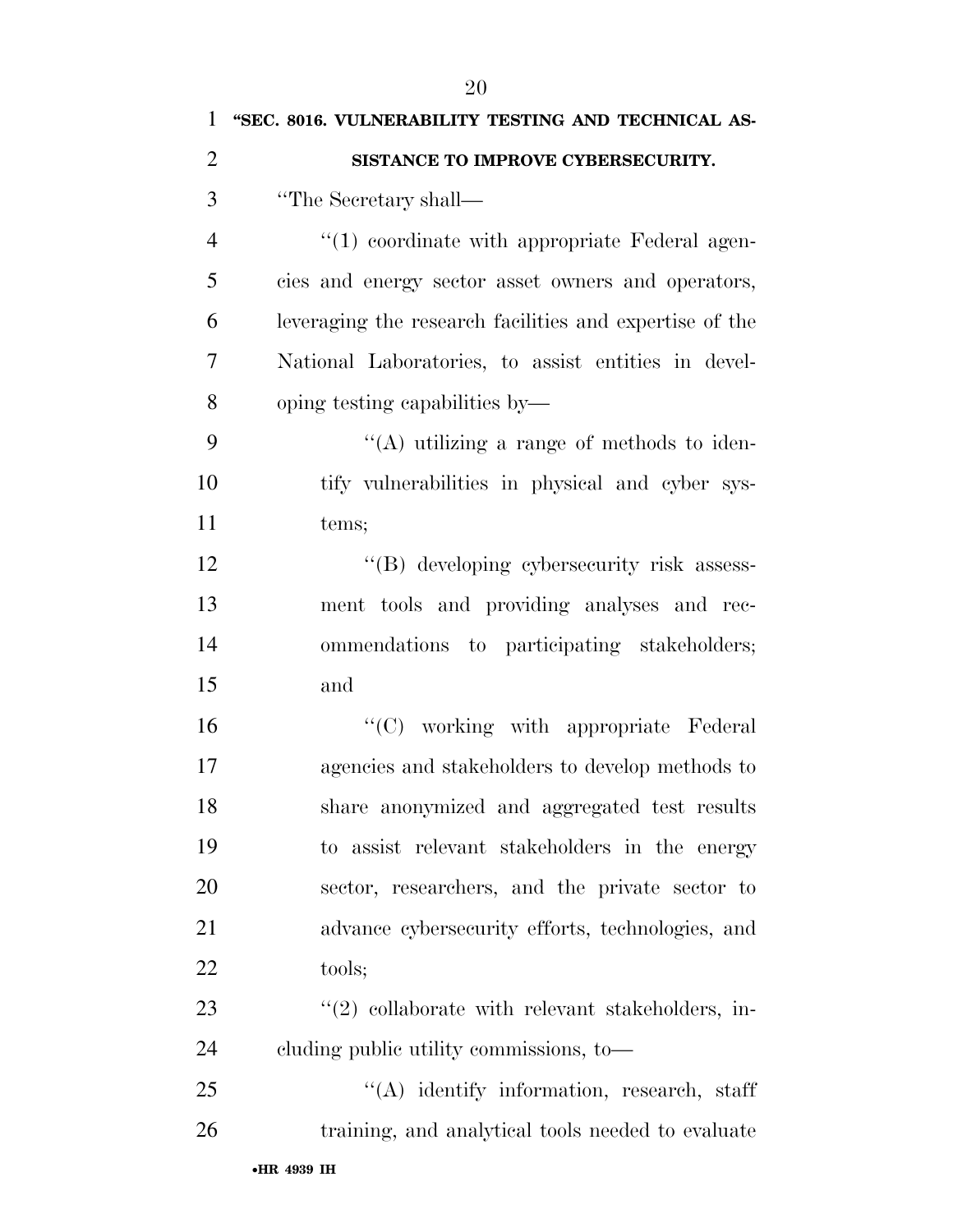| $\mathbf{1}$   | cybersecurity issues and challenges in the en-          |
|----------------|---------------------------------------------------------|
| $\overline{2}$ | ergy sector; and                                        |
| 3              | $\lq\lq$ facilitate the sharing of information          |
| $\overline{4}$ | and the development of tools identified under           |
| 5              | subparagraph $(A)$ ;                                    |
| 6              | $\lq(3)$ coordinate with tribal governments to iden-    |
| 7              | tify information, research, and analysis tools needed   |
| 8              | by tribal governments to increase the cybersecurity     |
| 9              | of energy assets within their jurisdiction.             |
| 10             | "SEC. 8017. CYBERSECURITY EDUCATION AND WORKFORCE       |
| 11             | TRAINING RESEARCH AND STANDARDS.                        |
| 12             | "(a) IN GENERAL.—The Secretary shall support the        |
| 13             | development of a cybersecurity workforce through a pro- |
| 14             | $gram that$ —                                           |
| 15             | facilitates collaboration between under-<br>``(1)       |
| 16             | graduate and graduate students, researchers at the      |
| 17             | National Laboratories, and the private sector;          |
| 18             | $\lq(2)$ prioritizes science and technology in areas    |
| 19             | relevant to the mission of the Department of Energy     |
| 20             | through the design and application of cybersecurity     |
| 21             | technologies for the energy sector;                     |
| 22             | "(3) develops, or facilitates private sector devel-     |
| 23             | opment of, voluntary cybersecurity training and re-     |
| 24             | training standards, lessons, and recommendations        |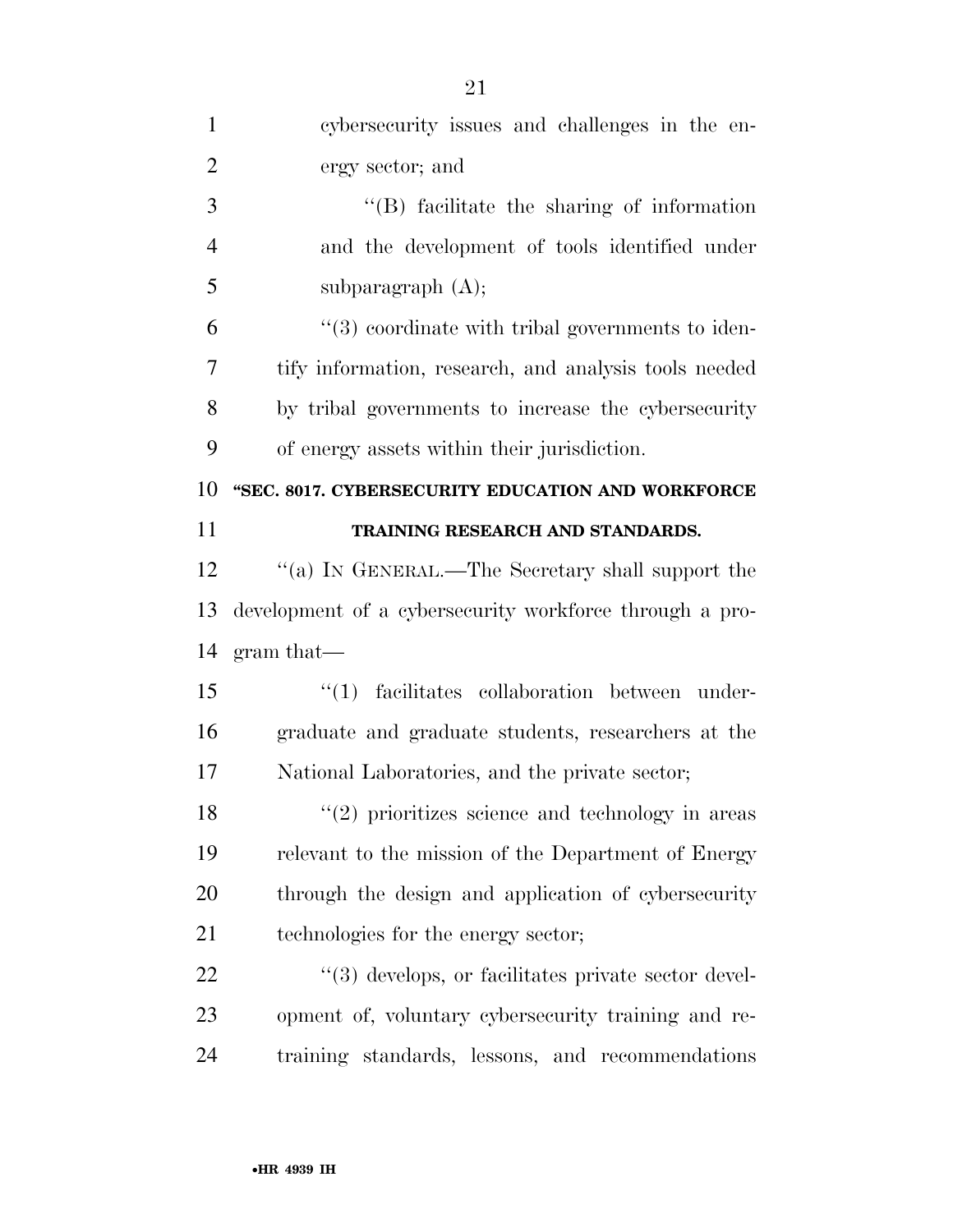|                | for the energy sector that minimize duplication of     |
|----------------|--------------------------------------------------------|
| 2              | cybersecurity compliance training programs; and        |
|                | $\cdot$ (4) maintains a public database of energy sec- |
| $\overline{4}$ | tor cybersecurity education, training, and certifi-    |
|                | cation programs.                                       |
|                | $11/1$ $\sim$ $\sim$                                   |

 ''(b) GRID RESILIENCE TECHNOLOGY TRAINING.— The Secretary shall support the development of the grid workforce through a training program that prioritizes ac- tivities that enhance the resilience of the electric grid and energy sector infrastructure, including training on the use of tools, technologies, and methods developed under the grant program established in section 1311(b).

 ''(c) COLLABORATION.—In carrying out the program authorized in subsection (a) and (b), the Secretary shall coordinate with appropriate Federal agencies and leverage programs and activities carried out across the Department of Energy, other relevant Federal agencies, institutions of higher education, and other appropriate entities best suit- ed to provide national leadership on cybersecurity and grid resilience-related issues.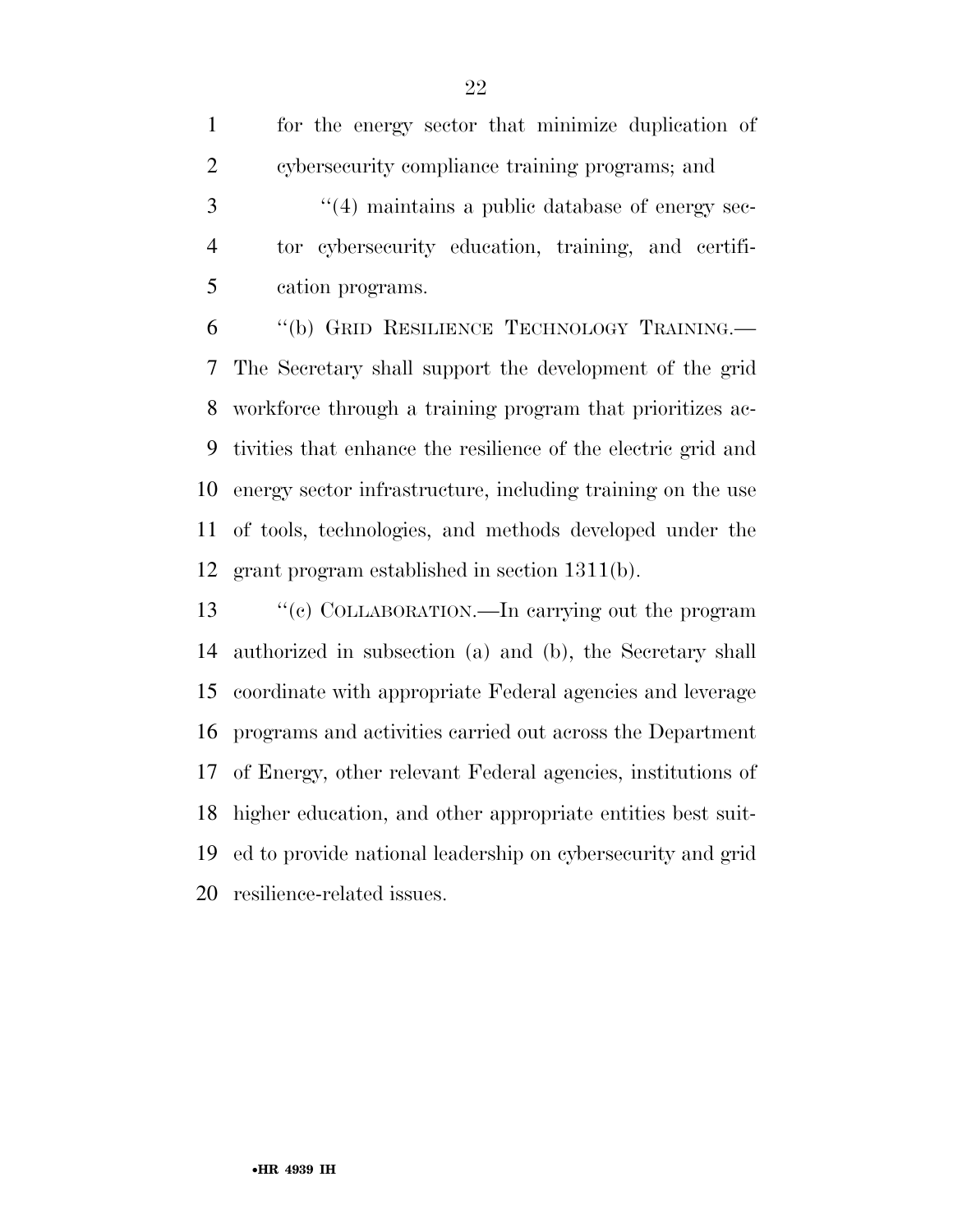## **''SEC. 8018. INTERAGENCY COORDINATION AND STRATEGIC PLAN FOR ENERGY SECTOR CYBERSECURITY RESEARCH.**

 ''(a) DUTIES.—The Secretary, in coordination with appropriate Federal agencies and the Energy Sector Gov-ernment Coordinating Council, shall—

 $7 \t\t\t\t\t''(1)$  review the most recent versions of the Roadmap to Achieve Energy Delivery Systems Cy- bersecurity and the Multi-Year Program Plan for Energy Sector Cybersecurity to identify crosscutting energy sector cybersecurity research needs and op- portunities for collaboration among Federal agencies and other relevant stakeholders;

14 "(2) identify interdisciplinary research, tech- nology, and tools that can be applied to cybersecu-rity challenges in the energy sector;

17 ''(3) identify technology transfer opportunities to accelerate the development and commercial appli- cation of novel cybersecurity technologies, systems, and processes in the energy sector; and

21 ''(4) develop a coordinated Interagency Stra- tegic Plan for research to advance cybersecurity ca- pabilities used in the energy sector that builds on the Roadmap to Achieve Energy Delivery Systems in Cybersecurity and the Multi-Year Program Plan for Energy Sector Cybersecurity.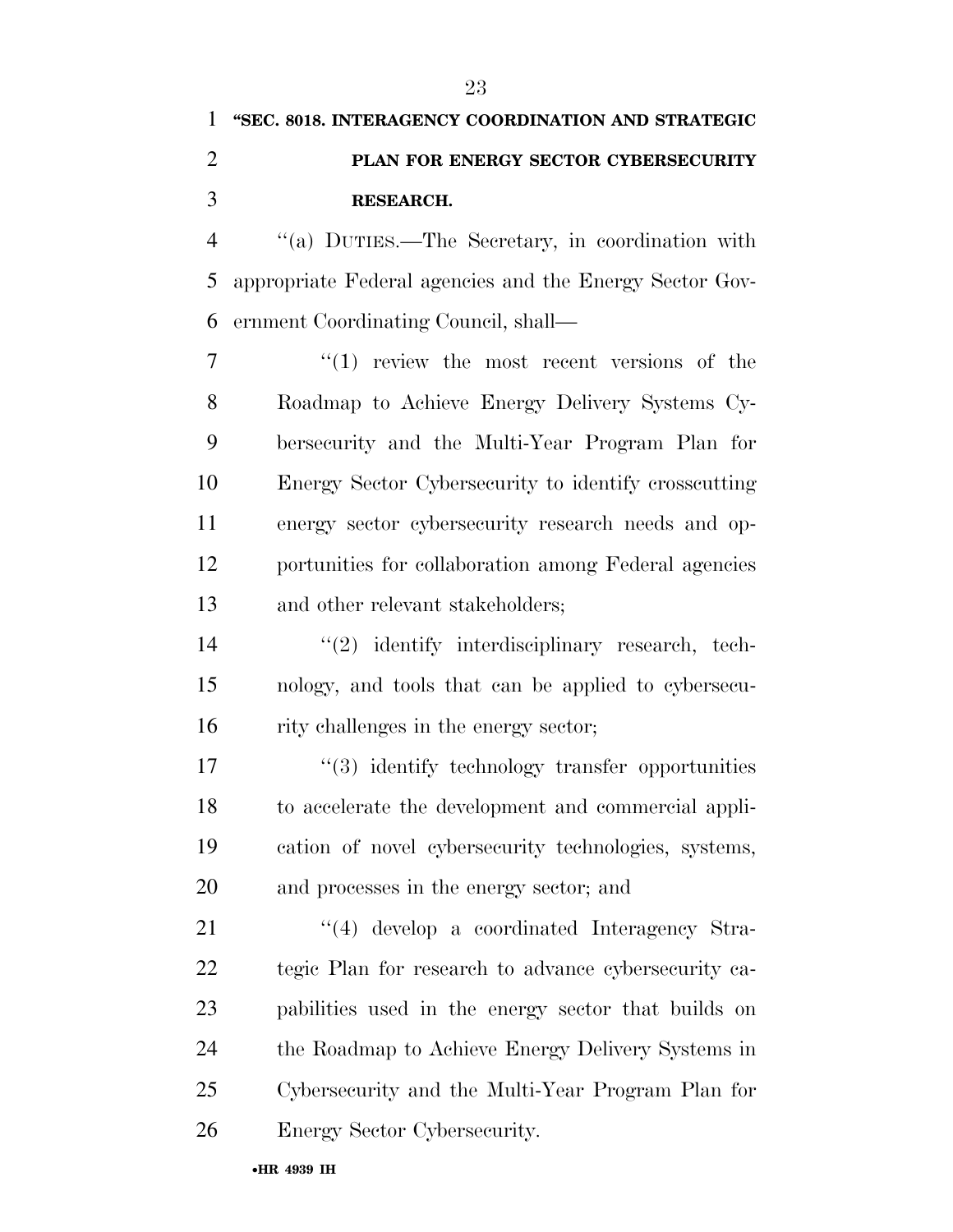| $\mathbf{1}$   | "(b) INTERAGENCY STRATEGIC PLAN.—                      |
|----------------|--------------------------------------------------------|
| $\overline{2}$ | "(1) SUBMITTAL.-The Interagency Strategic              |
| 3              | Plan developed under subsection $(a)(4)$ shall be sub- |
| $\overline{4}$ | mitted to Congress and made public within 12           |
| 5              | months after the date of enactment of the Grid Se-     |
| 6              | curity Research and Development Act.                   |
| 7              | "(2) CONTENTS.—The Interagency Strategic               |
| 8              | Plan shall include—                                    |
| 9              | $\lq\lq$ and analysis of how existing cypersecu-       |
| 10             | rity research efforts across the Federal Govern-       |
| 11             | ment are advancing the goals of the Roadmap            |
| 12             | to Achieve Energy Delivery Systems Cybersecu-          |
| 13             | rity and the Multi-Year Program Plan for En-           |
| 14             | ergy Sector Cybersecurity;                             |
| 15             | $\lq\lq$ recommendations for research areas            |
| 16             | that may advance the cybersecurity of the en-          |
| 17             | ergy sector;                                           |
| 18             | "(C) an overview of existing and proposed              |
| 19             | public and private sector research efforts that        |
| 20             | address the topics outlined in paragraph $(3)$ ;       |
| 21             | and                                                    |
| 22             | $\lq\lq$ (D) an overview of needed support for         |
| 23             | workforce training in cybersecurity for the en-        |
| 24             | ergy sector.                                           |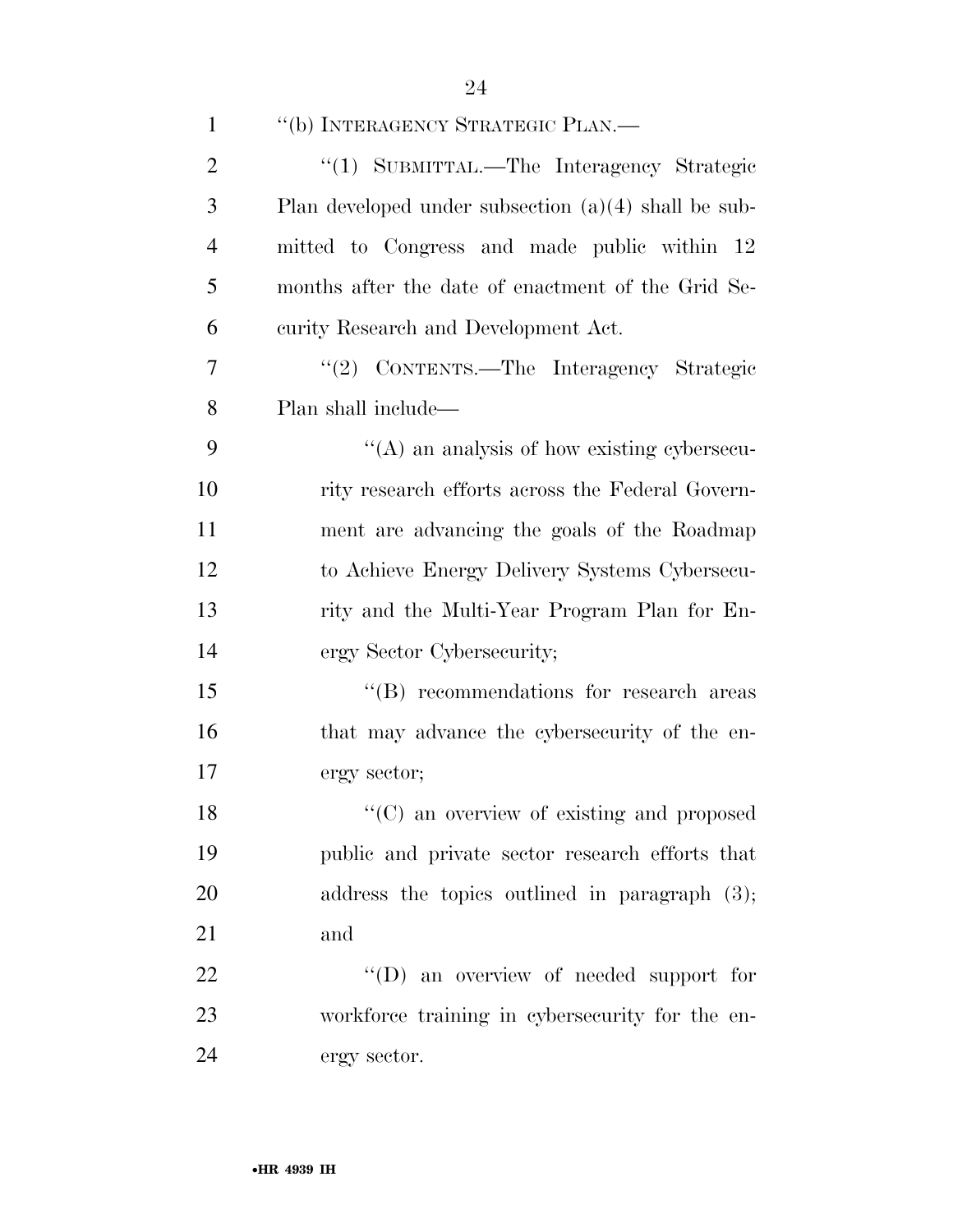| $\mathbf{1}$   | "(3) CONSIDERATIONS.—In developing the                |
|----------------|-------------------------------------------------------|
| $\overline{2}$ | Interagency Strategic Plan, the Secretary, in coordi- |
| 3              | nation with appropriate Federal agencies and the      |
| $\overline{4}$ | Energy Sector Government Coordinating Council,        |
| 5              | shall consider—                                       |
| 6              | $\lq\lq$ opportunities for human factors re-          |
| 7              | search to improve the design and effectiveness        |
| 8              | of cybersecurity devices, technologies, tools,        |
| 9              | processes, and training programs;                     |
| 10             | $\lq\lq$ contributions of other disciplines to        |
| 11             | the development of innovative cybersecurity pro-      |
| 12             | cedures, devices, components, technologies, and       |
| 13             | tools;                                                |
| 14             | $\lq\lq$ (C) opportunities for technology transfer    |
| 15             | programs to facilitate private sector develop-        |
| 16             | ment of cybersecurity procedures, devices, com-       |
| 17             | ponents, technologies, and tools for the energy       |
| 18             | sector;                                               |
| 19             | $\lq\lq$ (D) broader applications of the work done    |
| 20             | by relevant Federal agencies to advance the cy-       |
| 21             | bersecurity of information systems and data           |
| 22             | analytics systems for the energy sector; and          |
| 23             | "(E) activities called for in the Federal cy-         |
| 24             | bersecurity research and development strategic        |
| 25             | plan required by section $201(a)(1)$ of the Cy-       |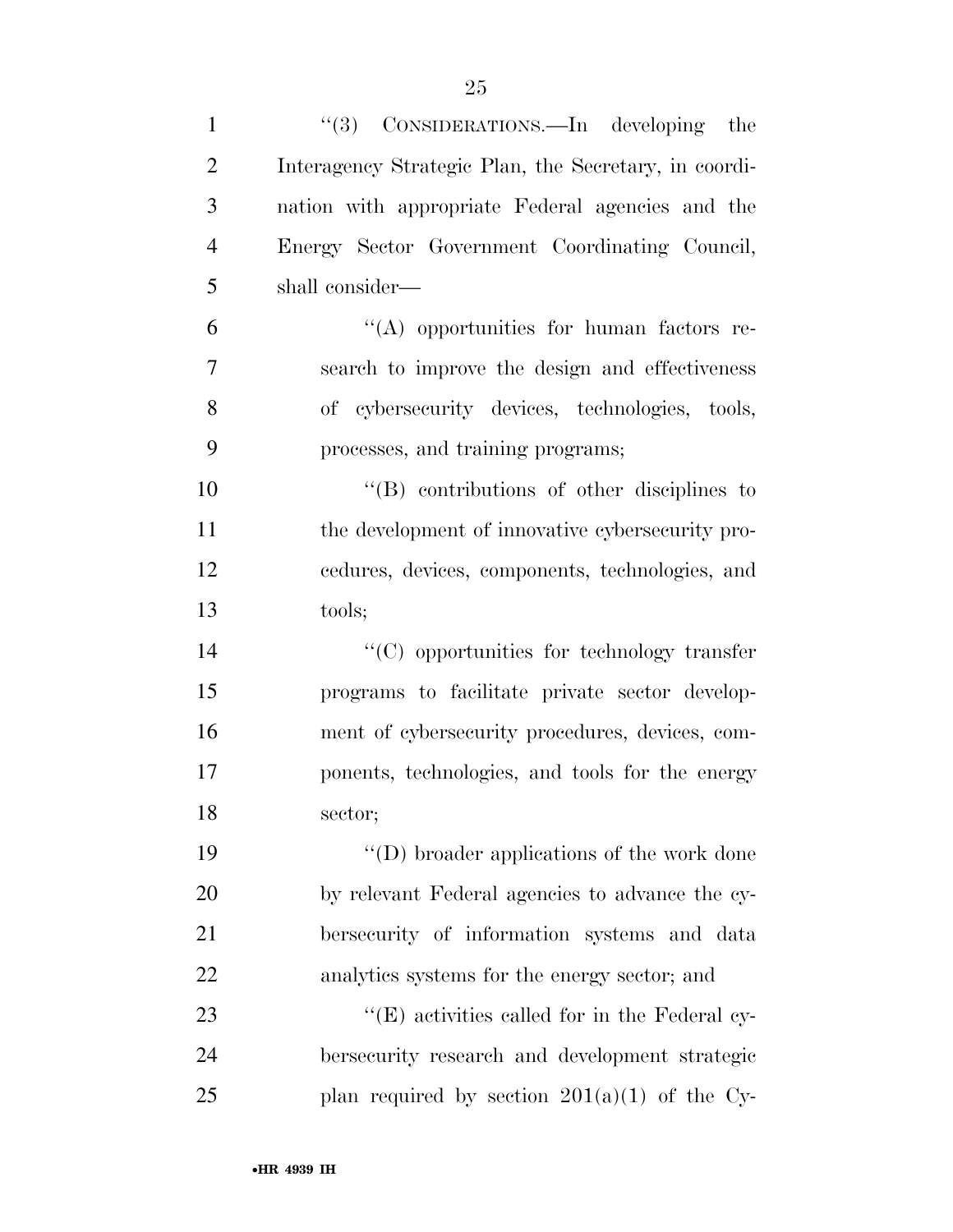bersecurity Enhancement Act of 2014 (15 2 U.S.C.  $7431(a)(1)$ .

 ''(c) PARTICIPATION.—For the purposes of carrying out this section, the Energy Sector Government Coordi- nating Council shall include representatives from Federal agencies with expertise in the energy sector, information systems, data analytics, cyber and physical systems, engi- neering, human factors research, human-machine inter- faces, high performance computing, big data and data analytics, or other disciplines considered appropriate by the Council Chair.

#### **''SEC. 8019. REPORT TO CONGRESS.**

 ''(a) STUDY.—The Secretary, in collaboration with the National Institute of Standards and Technology, other Federal agencies, and energy sector stakeholders, in order to provide recommendations for additional research, devel- opment, demonstration, and commercial application activi-ties, shall—

 $\frac{1}{2}$  (1) analyze physical and cyber attacks on en- ergy sector infrastructure and information systems and identify cost-effective opportunities to improve physical and cybersecurity; and

23 ''(2) examine the risks associated with increas- ing penetration of digital technologies in grid net-works, particularly on the distribution grid.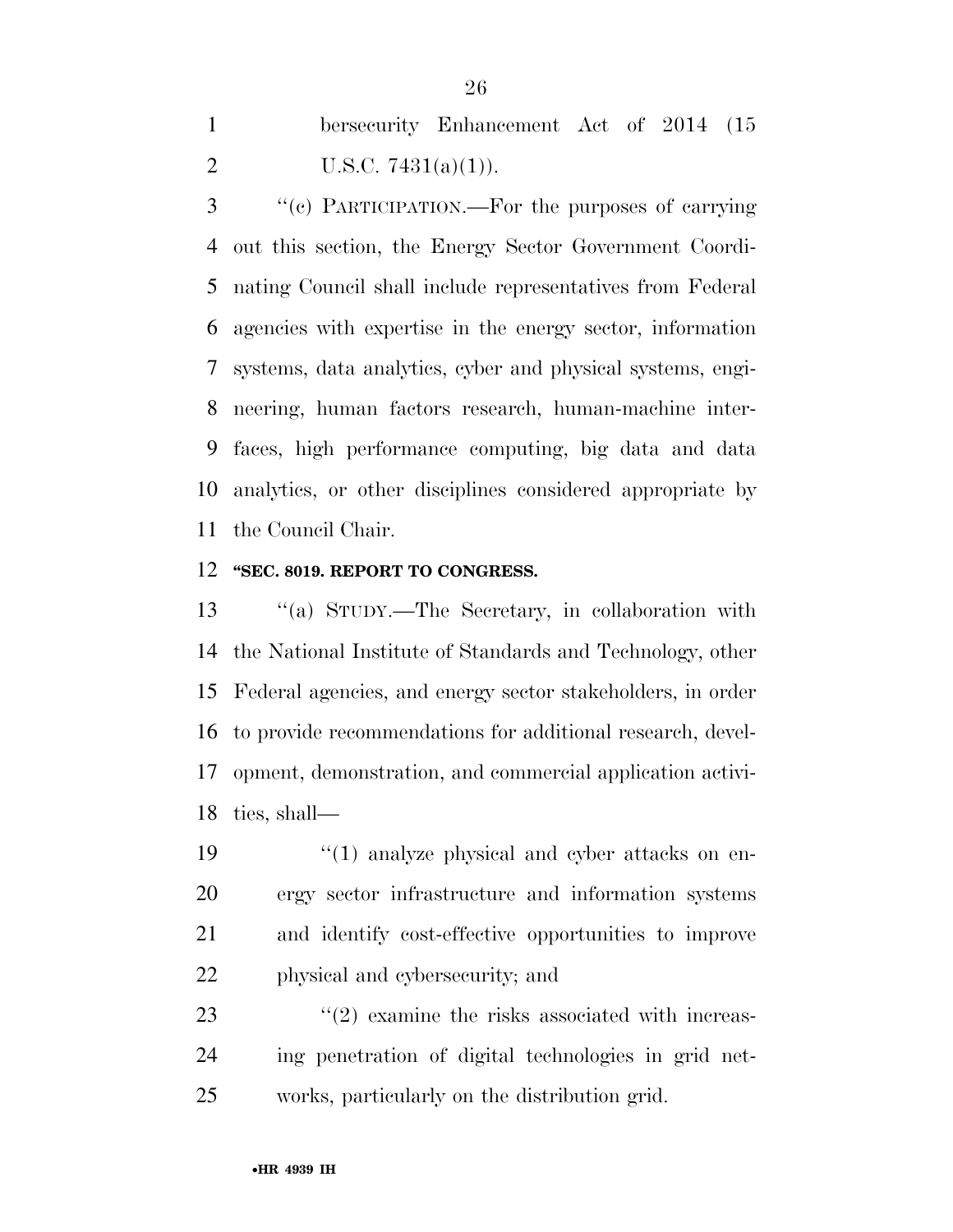| $\mathbf{1}$   | "(b) CONTENT.—The study shall—                            |
|----------------|-----------------------------------------------------------|
| $\overline{2}$ | $\lq(1)$ analyze processes, operational procedures,       |
| 3              | and other factors common among cyber attacks;             |
| $\overline{4}$ | $\cdot\cdot(2)$ identify areas where human behavior plays |
| 5              | a critical role in maintaining or compromising the        |
| 6              | security of a system;                                     |
| 7              | $\lq(3)$ recommend—                                       |
| 8              | $\lq\lq$ changes to the design of devices,                |
| 9              | human-machine interfaces, technologies, tools,            |
| 10             | processes, or procedures to optimize security             |
| 11             | that do not require a change in human behav-              |
| 12             | ior; and                                                  |
| 13             | $\lq\lq$ training techniques to increase the              |
| 14             | capacity of employees to actively identify, pre-          |
| 15             | vent, or neutralize the impact of cyber attacks;          |
| 16             | $"(4)$ evaluate existing engineering and technical        |
| 17             | design criteria and guidelines that incorporate           |
| 18             | human factors research findings, and recommend            |
| 19             | criteria and guidelines for cybersecurity tools that      |
| 20             | can be used to develop display systems for cyberse-       |
| 21             | curity monitoring, such as alarms, user-friendly dis-     |
| 22             | plays, and layouts;                                       |
| 23             | $\lq(5)$ evaluate the cybersecurity risks and bene-       |
| 24             | fits of various design and architecture options for       |
| 25             | energy sector systems, networked grid systems and         |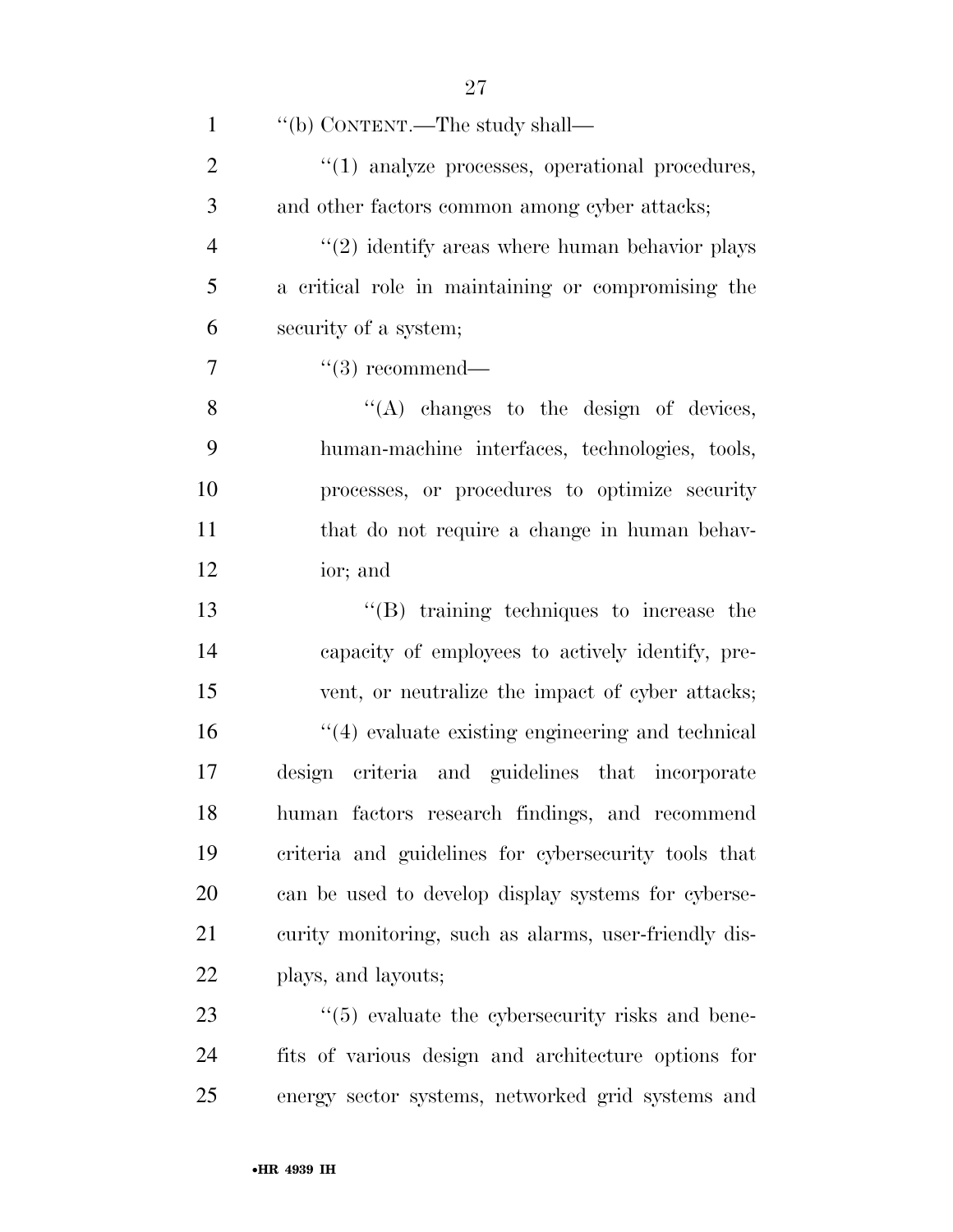| $\mathbf{1}$   | components, and automation systems, including con-         |
|----------------|------------------------------------------------------------|
| $\overline{2}$ | sideration of-                                             |
| 3              | "(A) designs that include both digital and                 |
| $\overline{4}$ | analog control devices and technologies;                   |
| 5              | "(B) different communication technologies                  |
| 6              | used to transfer information and data between              |
| 7              | control system devices, technologies, and system           |
| 8              | operators;                                                 |
| 9              | $\cdot$ (C) automated and human-in-the-loop de-            |
| 10             | vices and technologies;                                    |
| 11             | "(D) programmable versus nonprogram-                       |
| 12             | mable devices and technologies;                            |
| 13             | "(E) increased redundancy using dissimilar                 |
| 14             | cybersecurity technologies; and                            |
| 15             | $\lq\lq(F)$ grid architectures that use autono-            |
| 16             | mous functions to limit control vulnerabilities;           |
| 17             | and                                                        |
| 18             | $\cdot\cdot\cdot(6)$ recommend methods or metrics to docu- |
| 19             | ment changes in risks associated with system de-           |
| 20             | signs and architectures.                                   |
| 21             | "(c) CONSULTATION.—In conducting the study, the            |
| 22             | Secretary shall consult with energy sector stakeholders,   |
| 23             | academic researchers, the private sector, and other rel-   |
| 24             | evant stakeholders.                                        |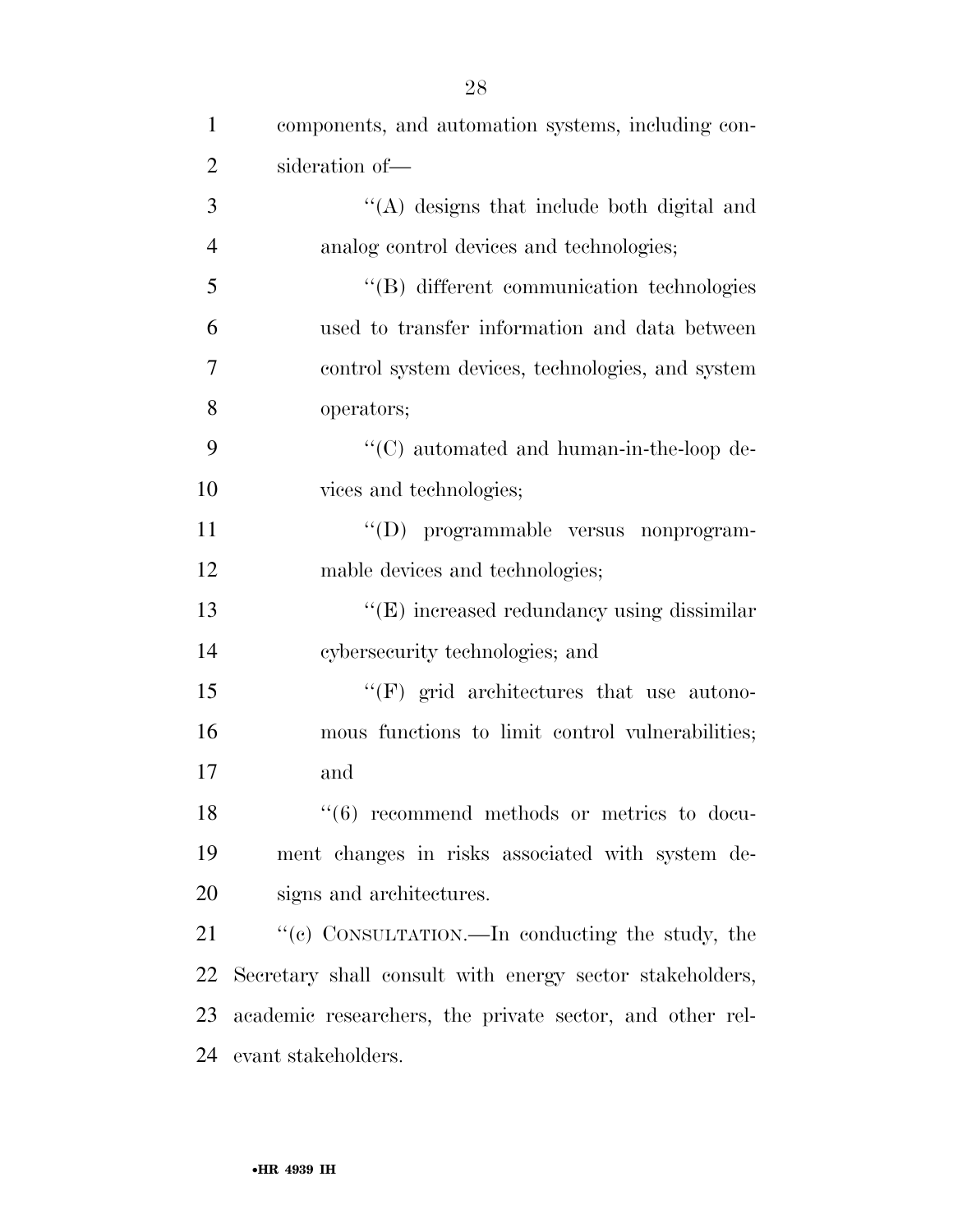''(d) REPORT.—Not later than 24 months after the date of enactment of the Grid Security Research and De- velopment Act, the Secretary shall submit the study to the Committee on Science, Space, and Technology of the House of Representatives and the Committee on Energy and Natural Resources of the Senate.

### **''SEC. 8020. CRITICAL INFRASTRUCTURE RESEARCH AND CONSTRUCTION.**

 ''(a) IN GENERAL.—The Secretary shall carry out a program of research, development, and demonstration of technologies and tools to help ensure the resilience and security of critical integrated grid infrastructures.

 ''(b) CRITICAL INFRASTRUCTURE DEFINED.—In this section, the term 'critical infrastructure' means infrastruc- ture that the Secretary determines to be vital to socio- economic activities such that, if destroyed or damaged, such destruction or damage could cause substantial dis-ruption to such socioeconomic activities.

 ''(c) COORDINATION.—In carrying out the program under subsection (a), the Secretary shall leverage expertise and resources of and facilitate collaboration and coordina-tion between—

23 ''(1) relevant programs and activities across the Department;

''(2) the Department of Defense; and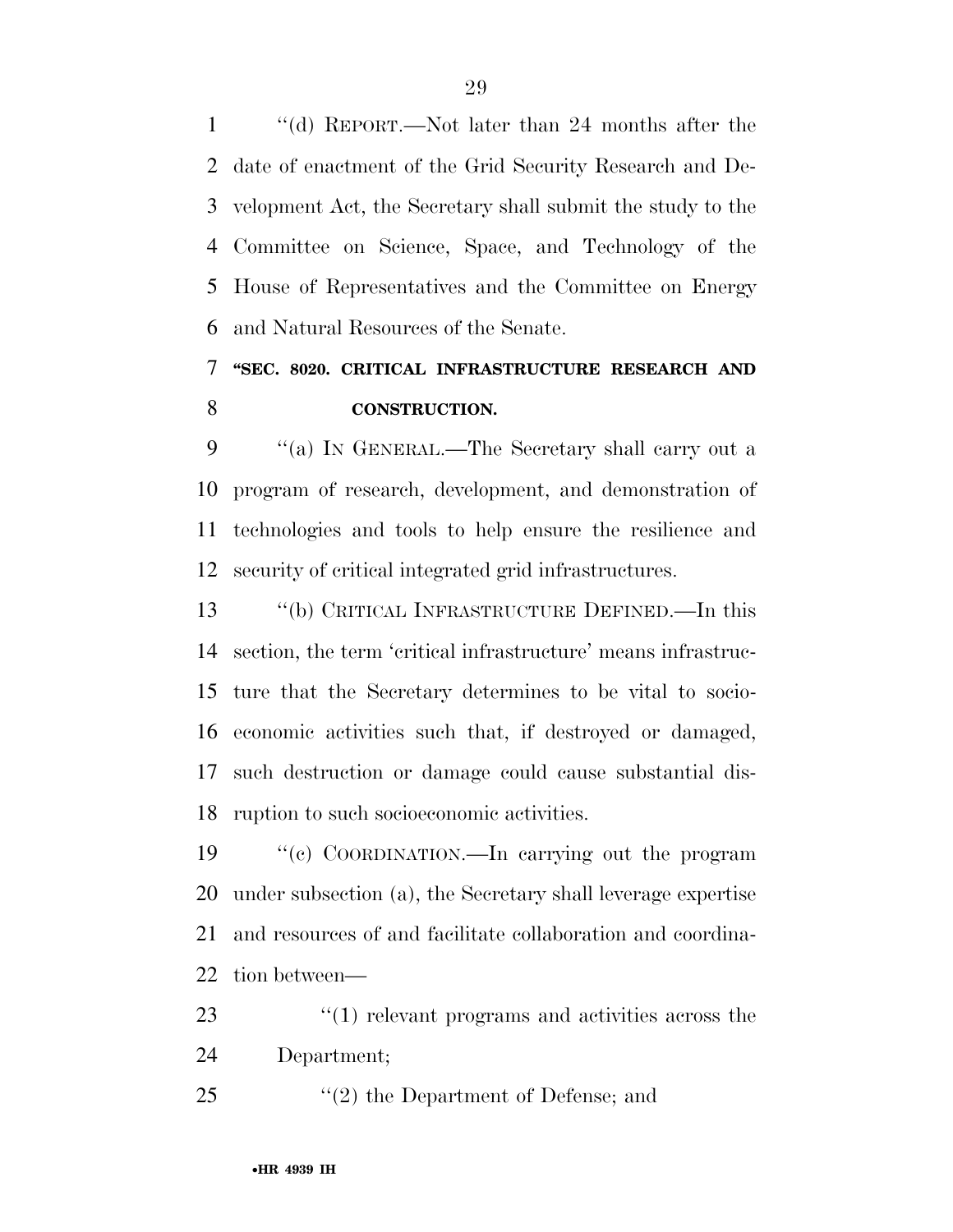1 ''(3) the Department of Homeland Security. 2 "(d) ENERGY SECTOR CRITICAL INFRASTRUCTURE TEST FACILITY.—In carrying out the program under sub- section (a), the Secretary, in consultation with other ap- propriate Federal agencies, shall establish and operate an Energy Sector Critical Infrastructure Test Facility (re- ferred to in this section as the 'Test Facility') that allows for scalable physical and cyber performance testing to be conducted on industry-scale energy sector critical infra-structure systems. This facility shall include a focus on—

11  $\frac{1}{2}$  (1) cybersecurity test beds; and

12  $\frac{1}{2}$  electric grid test beds.

 ''(e) SELECTION.—The Secretary shall select the Test Facility under this section on a competitive, merit- reviewed basis. The Secretary shall consider applications from National Laboratories, institutions of higher edu- cation, multi-institutional collaborations, and other appro-priate entities.

 ''(f) DURATION.—The Test Facility established under this section shall receive support for a period of not more than 5 years, subject to the availability of appropria-tions.

 ''(g) RENEWAL.—Upon the expiration of any period of support of the Test Facility, the Secretary may renew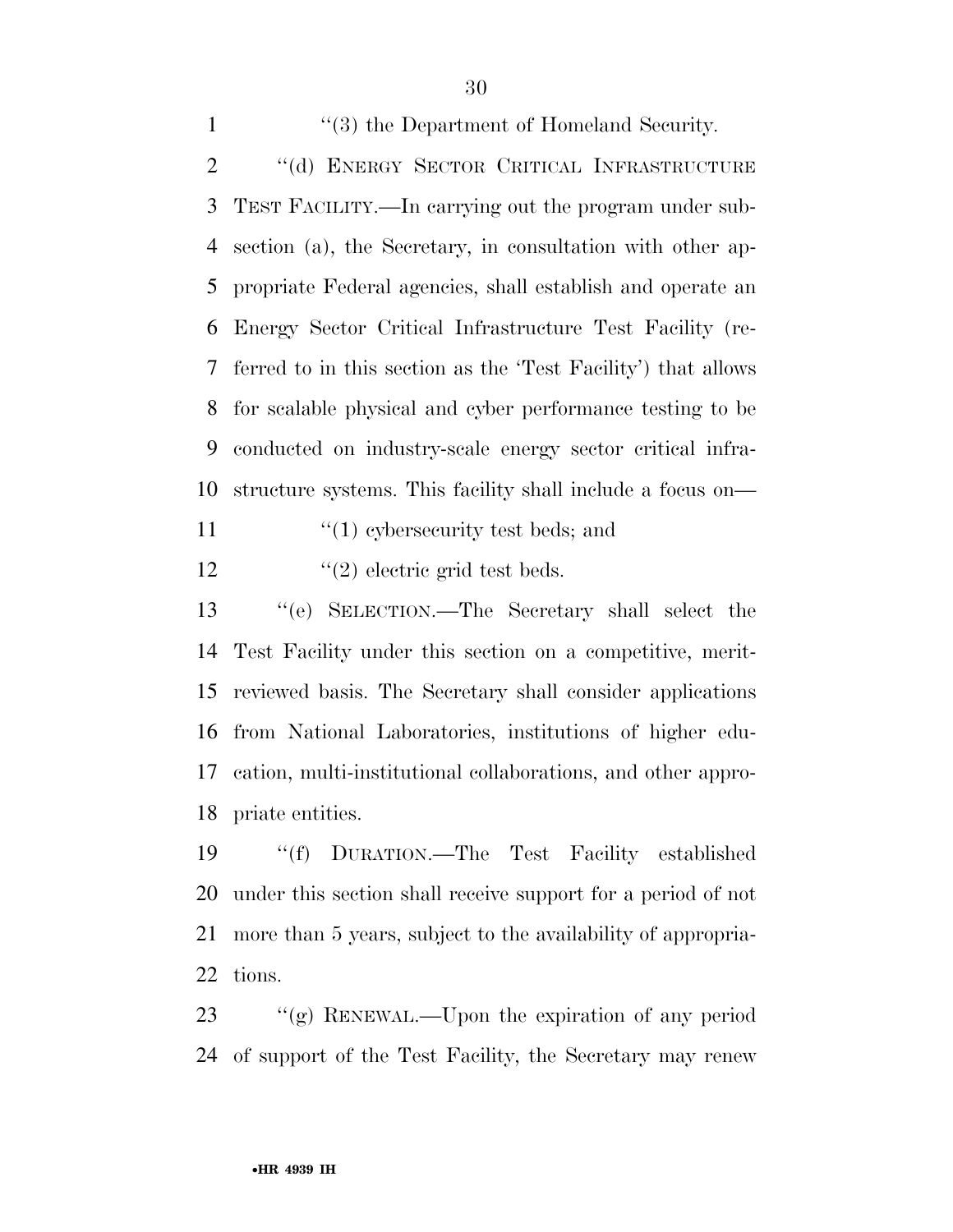support for the Test Facility, on a merit-reviewed basis, for a period of not more than 5 years.

 ''(h) TERMINATION.—Consistent with the existing authorities of the Department, the Secretary may termi- nate the Test Facility for cause during the performance period.

### **''SEC. 8021. DEFINITIONS.**

''In this title:

9 "(1) BIG DATA.—The term 'big data' means datasets that require advanced analytical methods for their transformation into useful information.

12 "(2) CYBERSECURITY.—The term 'cybersecu- rity' means protecting an information system or in- formation that is stored on, processed by, or transiting an information system from a cybersecu-16 rity threat or security vulnerability.

17 "(3) CYBERSECURITY THREAT.—The term 'cy- bersecurity threat' has the meaning given the term in section 102 of the Cybersecurity Information Sharing Act of (6 U.S.C. 1501).

21 "(4) DEPARTMENT.—The term 'Department' means the Department Of Energy.

23 "(5) ELECTRICITY SUBSECTOR COORDINATING COUNCIL.—The term 'Electricity Subsector Coordi-nating Council' means the self-organized, self-gov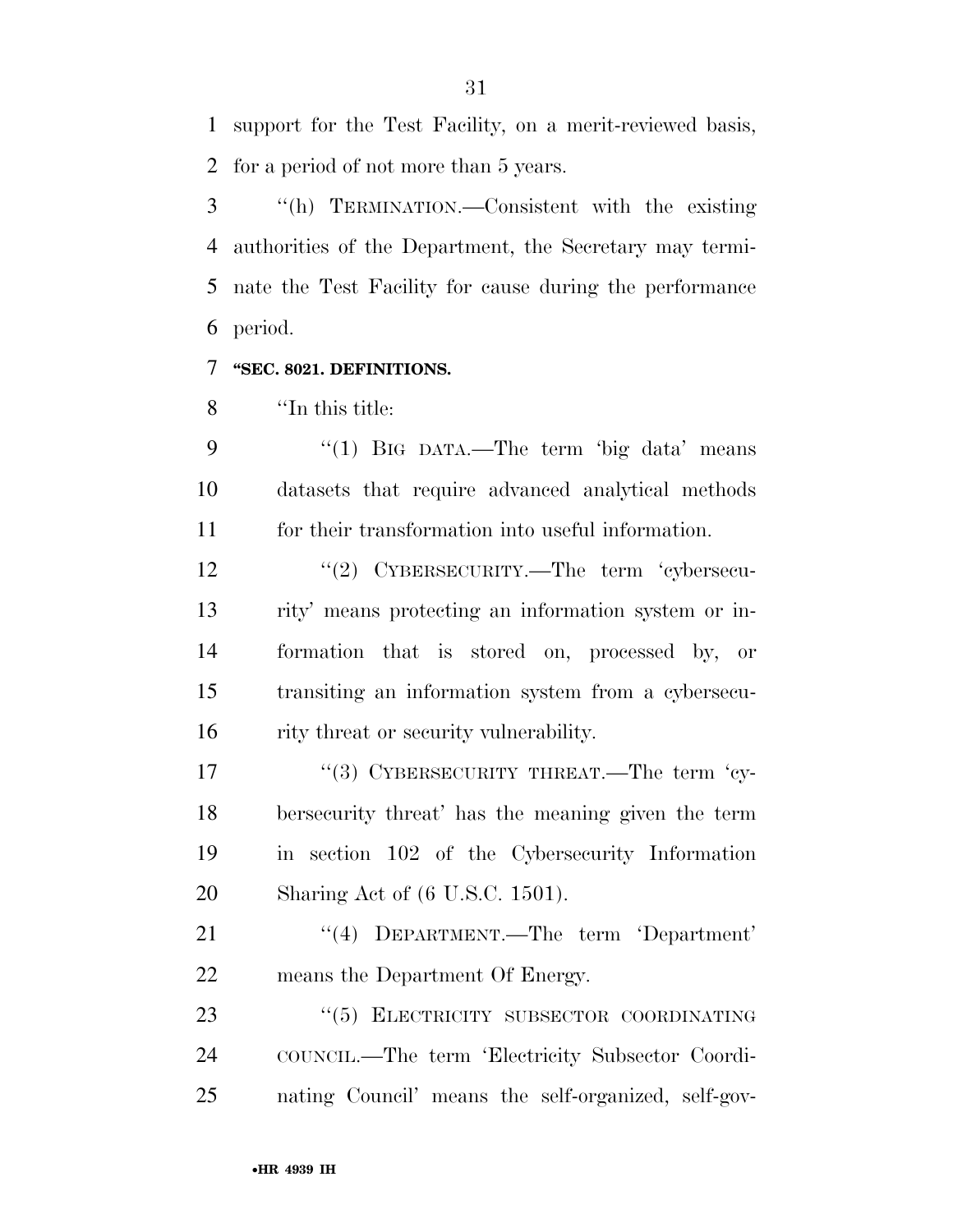erned council consisting of senior industry represent- atives to serve as the principal liaison between the Federal Government and the electric power sector and to carry out the role of the Sector Coordinating Council as established in the National Infrastructure Protection Plan for the electricity subsector.

7 "(6) ENERGY SECTOR GOVERNMENT COORDI- NATING COUNCIL.—The term 'Energy Sector Gov- ernment Coordinating Council' means the council consisting of representatives from relevant Federal Government agencies to provide effective coordina- tion of energy sector efforts to ensure a secure, reli- able, and resilient energy infrastructure and to carry out the role of the Government Coordinating Council as established in the National Infrastructure Protec-16 tion Plan for the energy sector.

17 "(7) HISTORICALLY BLACK COLLEGE OR UNI- VERSITY.—The term 'historically Black college or university' has the meaning given the term 'part B institution' in section 322(2) of the Higher Edu-cation Act of 1965 (29 U.S.C. 106(2)).

22 "(8) HUMAN FACTORS RESEARCH.—The term 'human factors research' means research on human performance in social and physical environments, and on the integration and interaction of humans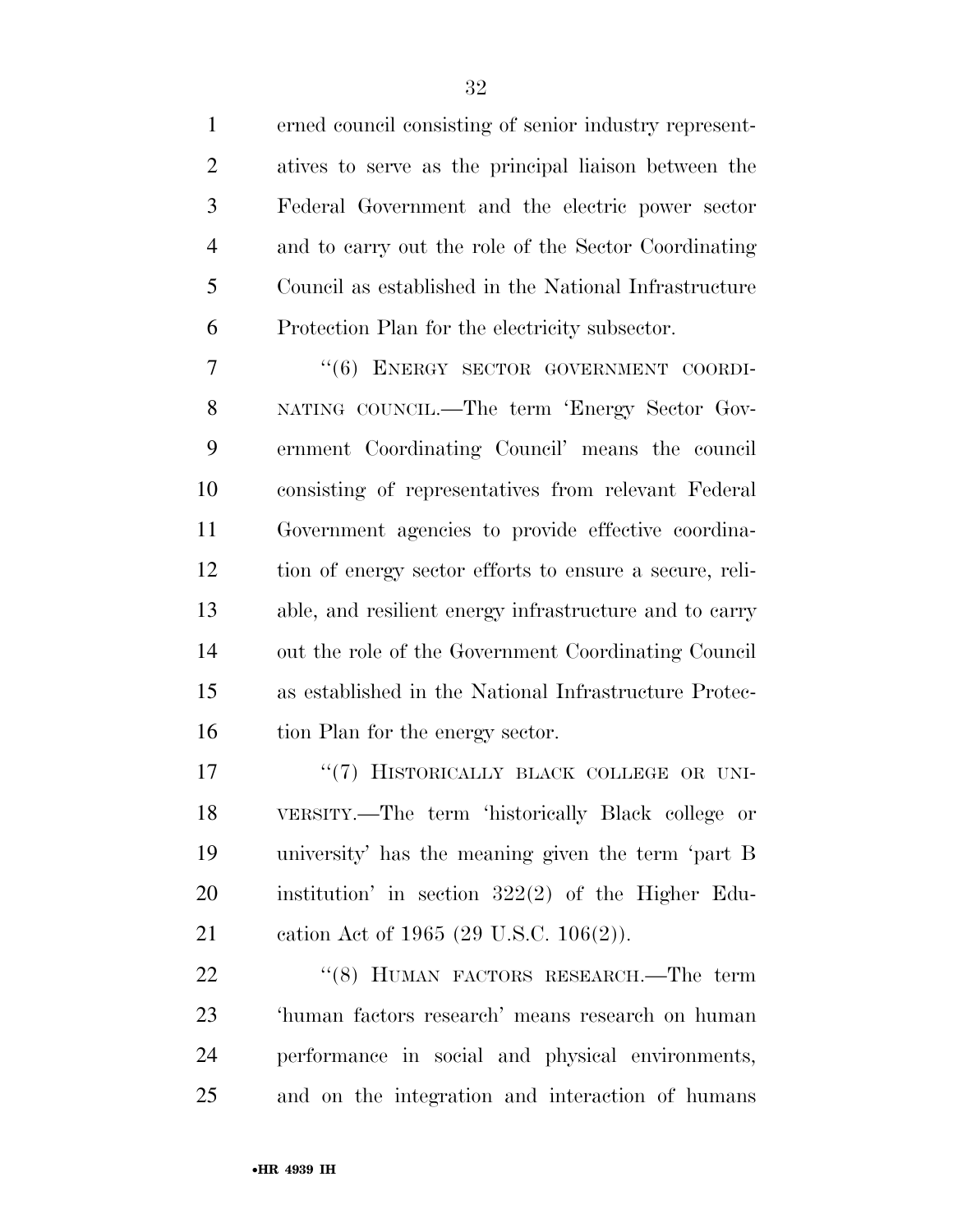with physical systems and computer hardware and software.

 ''(9) HUMAN-MACHINE INTERFACES.—The term 'human-machine interfaces' means technologies that present information to an operator or user about the state of a process or system, or accept human in- structions to implement an action, including visual- ization displays such as a graphical user interface. 9 "(10) INFORMATION SYSTEM.—The term 'infor- mation system'—  $((A)$  has the meaning given the term in section 102 of the Cybersecurity Information Sharing Act of 2015 (6 U.S.C. 1501); and ''(B) includes operational technology, infor- mation technology, and communications. 16 "(11) MINORITY-SERVING INSTITUTION.—The term 'minority-serving institution' means an eligible institution under section 371(a) of the Higher Edu- cation Act of 1965 (20 U.S.C. 1067q(a)). 20 "(12) NATIONAL LABORATORY.—The term 'na- tional laboratory' has the meaning given the term in section 2 of the Energy Policy Act of 2005 (42 U.S.C. 15801). 24 "(13) SECRETARY.—The term 'Secretary'

means the Secretary of Energy.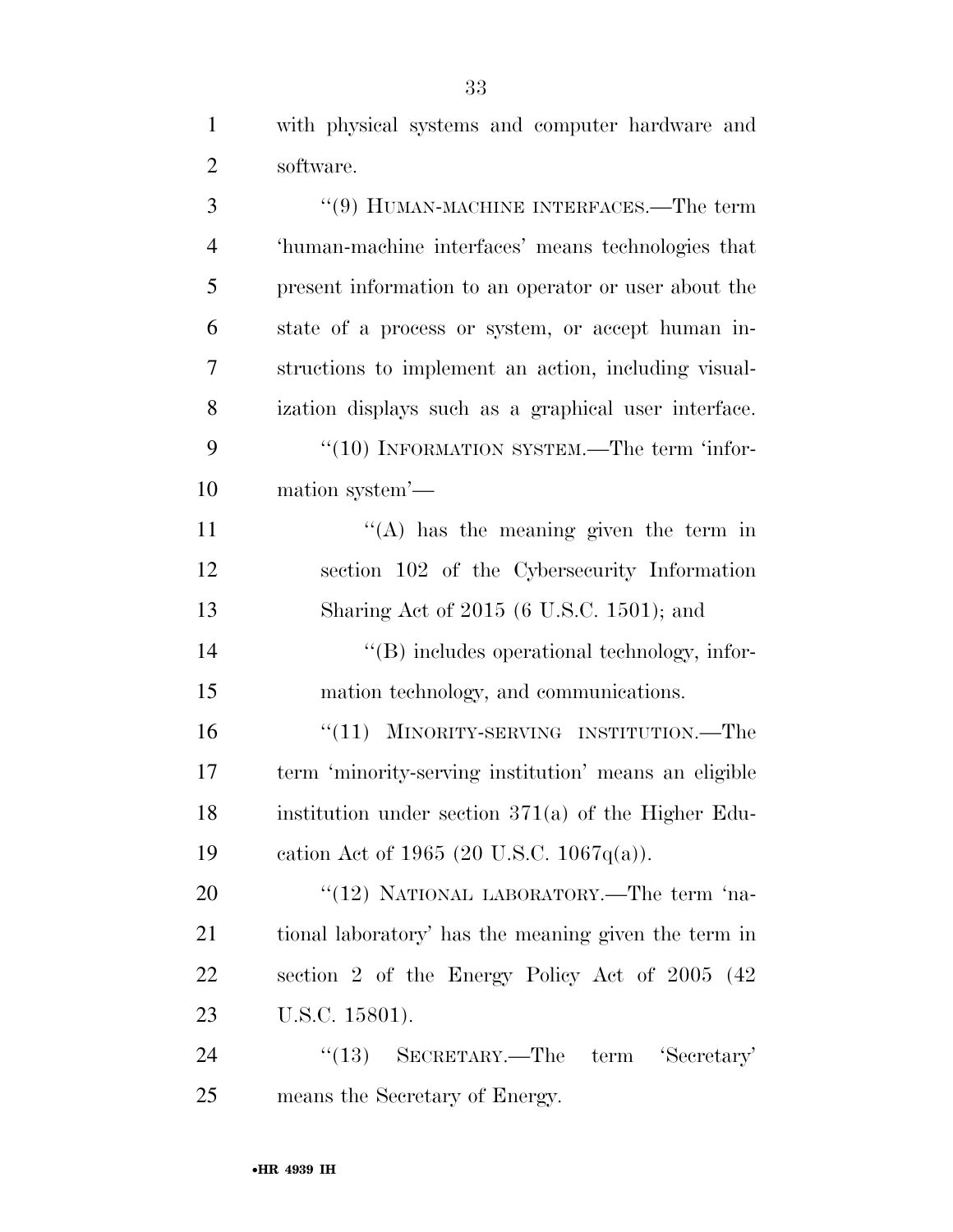1 "(14) SECURITY VULNERABILITY.—The term 'security vulnerability' has the meaning given the term in section 102 of the Cybersecurity Information Sharing Act of 2015 (6 U.S.C. 1501). 5 "(15) TRANSIENT DEVICES.—The term 'tran- sient devices' means removable media, including floppy disks, compact disks, USB flash drives, exter- nal hard drives, mobile devices, and other devices that utilize wireless connections.''. **SEC. 4. AUTHORIZATION OF APPROPRIATIONS.**  Section 8012 of division Z of the Consolidated Appro- priations Act, 2021 (Public Law 116–260) is amended by striking subsection (b)(1) and inserting the following: ''(1) to carry out sections 8006, 8013, 8014, 8015, 8016, 8017, 8018, 8019, 8020 and the amendments made by sections 8001, 8002, and 8005 of this title— 18 "(A) \$371,000,000 for fiscal year 2022; ''(B) \$385,550,000 for fiscal year 2023; ''(C) \$400,577,500 for fiscal year 2024; 21 "(D) \$420,606,375 for fiscal year 2025; and

23 "(E) \$441,636,694 for fiscal year 2026.".